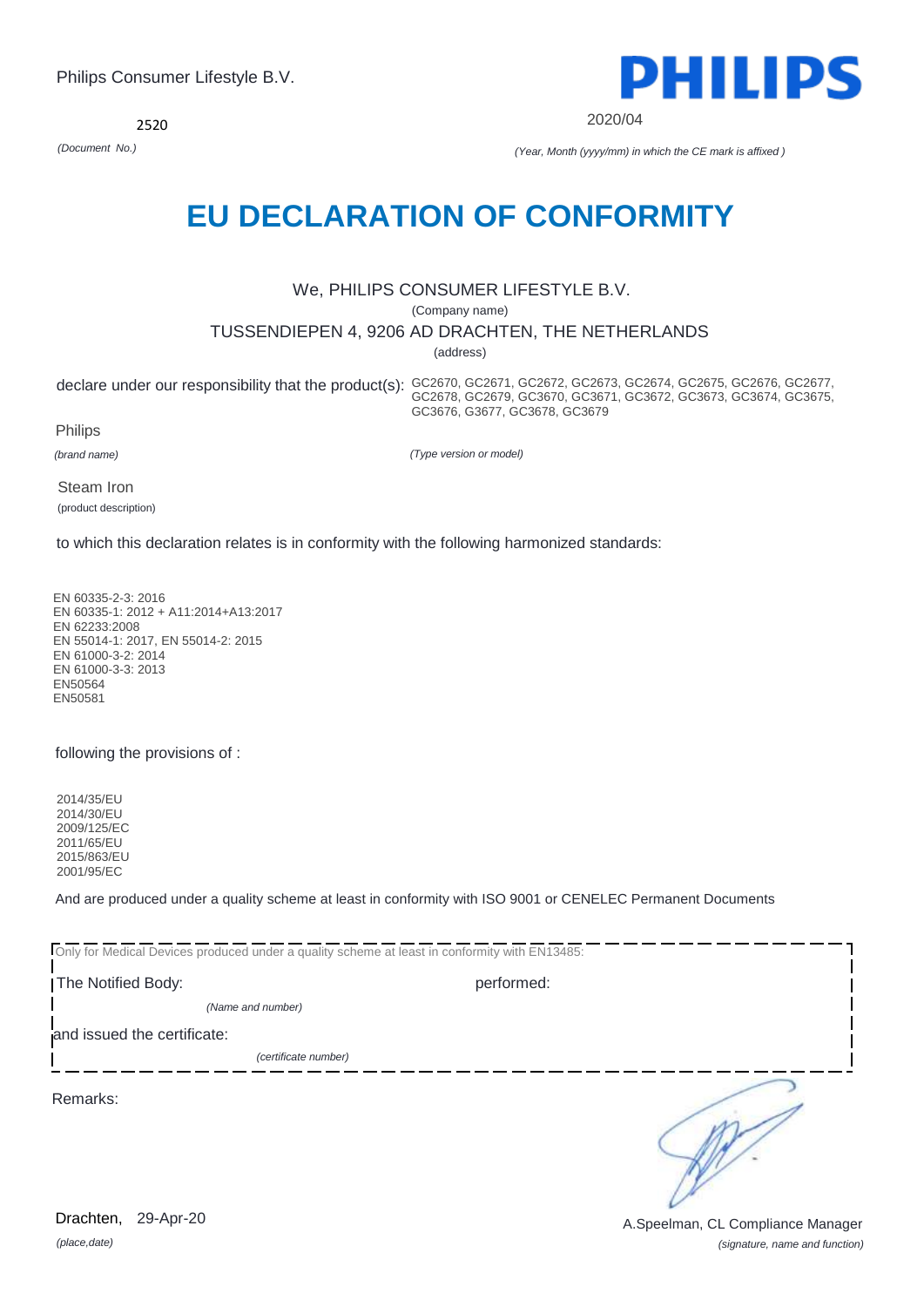2520



2020/04

*(Document No. /Bericht Nr. ) (Year, Month (yyyy/mm) in which the CE mark is affixed /Jahr der CE Zeichenerteilung )*

# **EU DECLARATION OF CONFORMITY**

(EG - Konformitätserklärung)

### We, PHILIPS CONSUMER LIFESTYLE B.V.

(Company name / Name)

### TUSSENDIEPEN 4, 9206 AD DRACHTEN, THE NETHERLANDS

(address / Anschrift)

erklären als Verantwortliche, daß folgende(s) elektrische(n) Produkt(e)

declare under our responsibility that the product(s): GC2670, GC2671, GC2672, GC2673, GC2674, GC2675, GC2676, GC2677, GC2678, GC2679, GC3670, GC3671, GC3672, GC3673, GC3674, GC3675, GC3676, G3677, GC3678, GC3679

Philips

*(brand name, Markenname)*

*(Type version or model, Typenbezeichnung oder Modell )*

Steam Iron

(product description, Produktbezeichnung)

to which this declaration relates is in conformity with the following harmonized standards:

(auf die sich diese Konformitätserklärung bezieht, allen nachstehenden hamonisierten Normen entspricht.)

EN 60335-2-3: 2016 EN 60335-1: 2012 + A11:2014+A13:2017 EN 62233:2008 EN 55014-1: 2017, EN 55014-2: 2015 EN 61000-3-2: 2014 EN 61000-3-3: 2013 EN50564 EN50581

### following the provisions of :

(Entsprechend den Bestimmungen der)

2014/35/EU 2014/30/EU 2009/125/EC 2011/65/EU 2015/863/EU 2001/95/EC

And are produced under a quality scheme at least in conformity with ISO 9001 or CENELEC Permanent Documents (und die gemäß eines Qualitätsystems produziert werden, dass mindestens der ISO 9001 oder CENELEC Permanent Documents entspricht)

Only for Medical Devices produced under a quality scheme at least in conformity with EN13485: The Notified Body: performed: (benannte Stelle) *(Name and number/ Name und Kennnummer ) (ausgeführt) (description of intervention / Beschreibung des Verfahrens)*  and issued the certificate: *(und stellen das Zertifikat) (certificate number / Zertifikatnummer)* ∍ Remarks: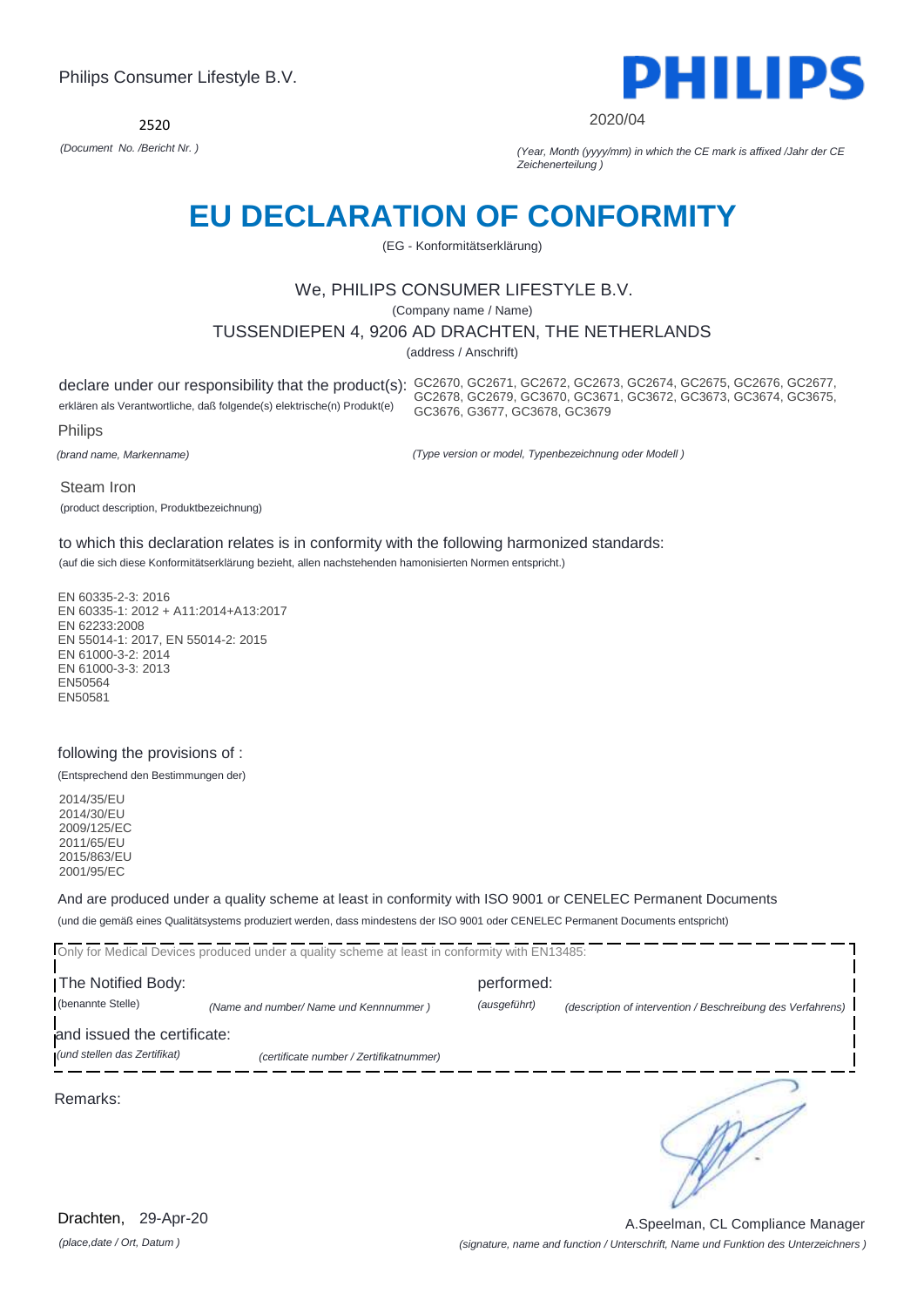

2020/04

*(Document No. / Numéro du document) (Year, Month (yyyy/mm) in which the CE mark is affixed / Année/mois (aaaa/mm) au cours de laquelle le marquage CE a été apposé)*

# **EU DECLARATION OF CONFORMITY**

(DECLARATION DE CONFORMITE CE)

### We, PHILIPS CONSUMER LIFESTYLE B.V.

(Company name / Nom de l'entreprise)

TUSSENDIEPEN 4, 9206 AD DRACHTEN, THE NETHERLANDS

(address / adresse)

declare under our responsibility that the product(s): GC2670, GC2671, GC2672, GC2673, GC2674, GC2675, GC2676, GC2677, (déclarons sous notre propre responsabilité que le(s) produit(s)) GC2678, GC2679, GC3670, GC3671, GC3672, GC3673, GC3674, GC3675, GC3676, G3677, GC3678, GC3679

Philips

*(brand name, nom de la marque)*

*(Type version or model, référence ou modèle)*

Steam Iron

(product description, description du produit)

to which this declaration relates is in conformity with the following harmonized standards:

(auquel cette déclaration se rapporte, est conforme aux normes harmonisées suivantes)

EN 60335-2-3: 2016 EN 60335-1: 2012 + A11:2014+A13:2017 EN 62233:2008 EN 55014-1: 2017, EN 55014-2: 2015 EN 61000-3-2: 2014 EN 61000-3-3: 2013 EN50564 EN50581

### following the provisions of :

(conformément aux exigences essentielles et autres dispositions pertinentes de:)

2014/35/EU 2014/30/EU 2009/125/EC 2011/65/EU 2015/863/EU 2001/95/EC

And are produced under a quality scheme at least in conformity with ISO 9001 or CENELEC Permanent Documents (Et sont fabriqués conformément à une qualité au moins conforme à la norme ISO 9001 ou aux Documents Permanents CENELEC)

Only for Medical Devices produced under a quality scheme at least in conformity with EN13485: **The Notified Body: performed:** (L'Organisme Notifié) *(Name and number/ nom et numéro) (a effectué) (description of intervention / description de 'intervention)*  and issued the certificate: *(et a délivré le certificat) (certificate number / numéro du certificat)* ∍

Remarks:

*(place,date / lieu, date)* Drachten, 29-Apr-20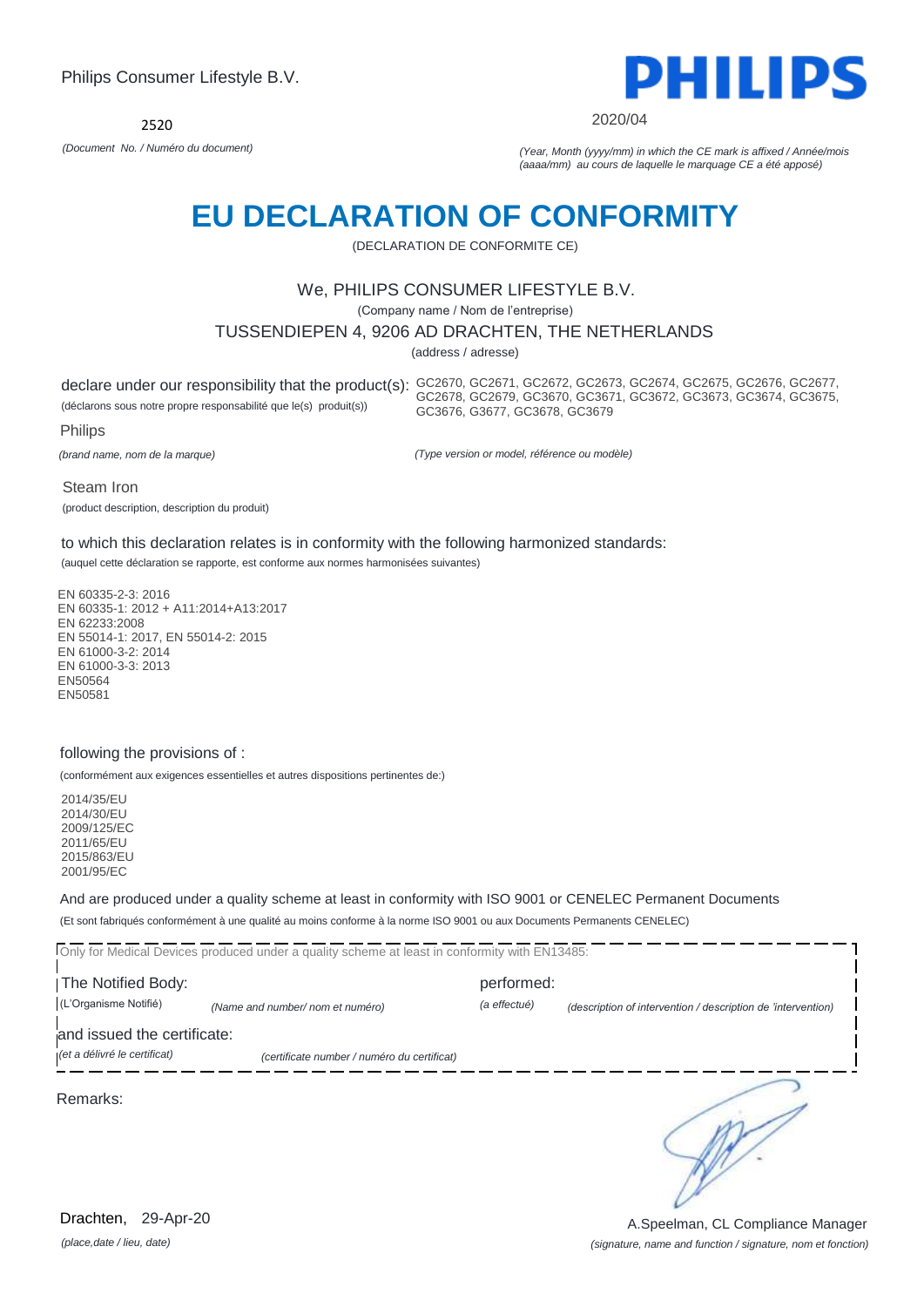

2020/04

*(Document No. / Documentnummer) (Year, Month (yyyy/mm) in which the CE mark is affixed / Jaar, maand waarin de CE markering is uitgegeven)*

# **EU DECLARATION OF CONFORMITY**

(Europeese Conformiteitsverklaring)

### We, PHILIPS CONSUMER LIFESTYLE B.V.

(Company name / Bedrijfsnaam)

TUSSENDIEPEN 4, 9206 AD DRACHTEN, THE NETHERLANDS

(address / adres)

(verklaren dat onder onze verantwoordelijkheid de product(en))

declare under our responsibility that the product(s): GC2670, GC2671, GC2672, GC2673, GC2674, GC2675, GC2676, GC2677, GC2678, GC2679, GC3670, GC3671, GC3672, GC3673, GC3674, GC3675, GC3676, G3677, GC3678, GC3679

Philips

*(brand name, merknaam)*

*(Type version or model, typenummer of model)*

Steam Iron

(product description, productbeschrijving)

to which this declaration relates is in conformity with the following harmonized standards: (waar deze verklaring betrekking op heeft voldoen aan de volgende geharmoniseerde standaarden)

EN 60335-2-3: 2016 EN 60335-1: 2012 + A11:2014+A13:2017 EN 62233:2008 EN 55014-1: 2017, EN 55014-2: 2015 EN 61000-3-2: 2014 EN 61000-3-3: 2013 EN50564 EN50581

### following the provisions of :

(volgens de voorwaarden van:)

2014/35/EU 2014/30/EU 2009/125/EC 2011/65/EU 2015/863/EU 2001/95/EC

And are produced under a quality scheme at least in conformity with ISO 9001 or CENELEC Permanent Documents (En worden geproduceerd volgens een kwaliteitsprogramma wat minimaal overeenkomt met ISO9001 of de CENELEC permanente documenten)

Only for Medical Devices produced under a quality scheme at least in conformity with EN13485: **The Notified Body: performed:** (Notified Body) *(Name and number/ Naam en nummer) (heeft uitgevoerd) (description of intervention / uitgevoerd testprotocol)*  and issued the certificate:

*(en heeft een certificaat uitgegeven) (certificate number / nummer van het certificaat)*

Remarks:

∍

*(place,date / plaats, datum)* Drachten, 29-Apr-20

### *(signature, name and function / handtekening, naam en functie)* A.Speelman, CL Compliance Manager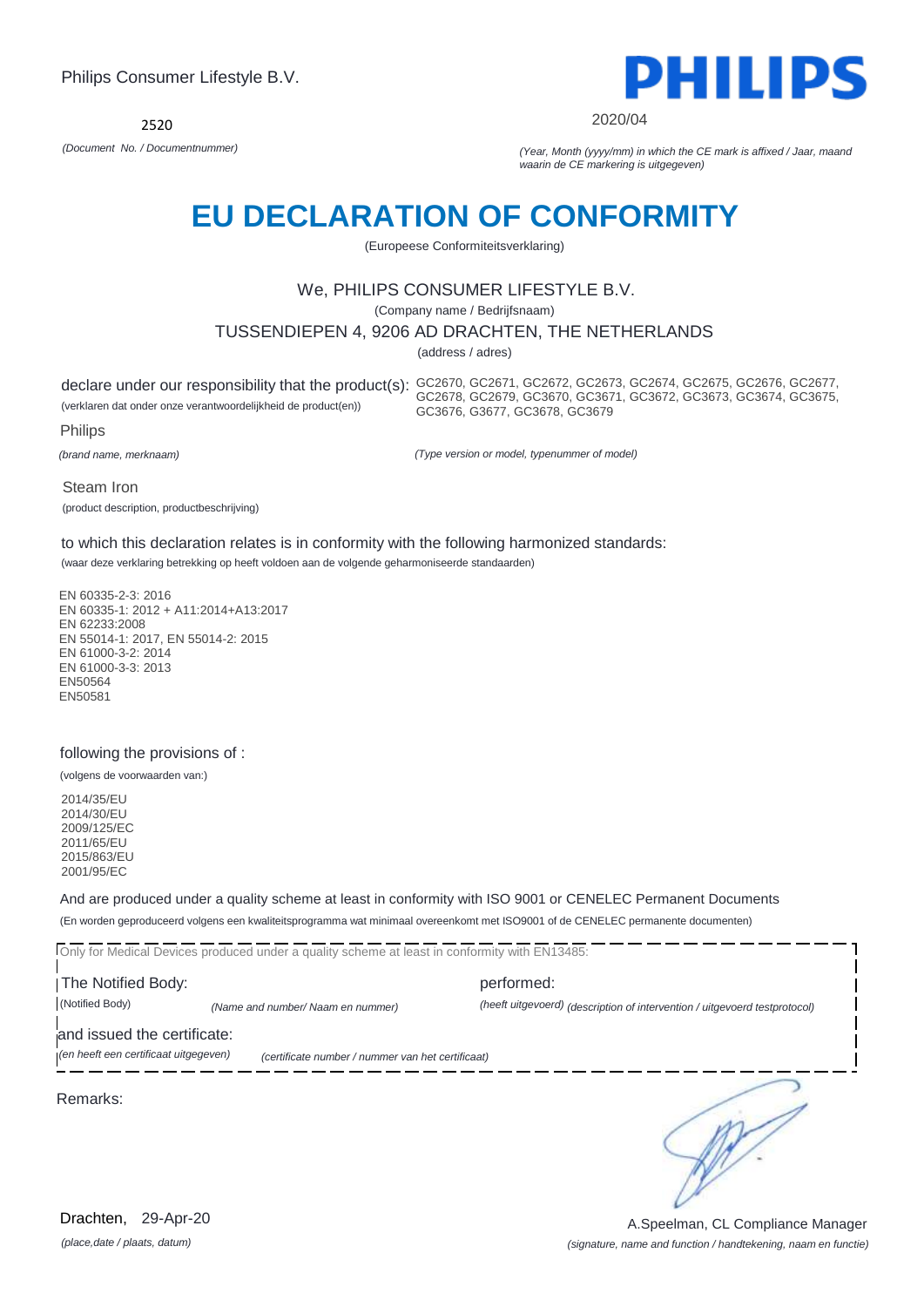2520



2020/04

*(Document No. / Číslo zprávy) (Year, Month (yyyy/mm) in which the CE mark is affixed / Rok udělění známky CE)*

# **EU DECLARATION OF CONFORMITY**

(Prohlášení o shodě v EU)

### We, PHILIPS CONSUMER LIFESTYLE B.V.

(Company name / Jméno)

### TUSSENDIEPEN 4, 9206 AD DRACHTEN, THE NETHERLANDS

(address / adresa)

(Prohlašujeme na svou odpovědnost, že elektrický výrobek)

declare under our responsibility that the product(s): GC2670, GC2671, GC2672, GC2673, GC2674, GC2675, GC2676, GC2677, GC2678, GC2679, GC3670, GC3671, GC3672, GC3673, GC3674, GC3675, GC3676, G3677, GC3678, GC3679

Philips

*(brand name, značka)*

*(Type version or model, Typ verze nebo model)*

Steam Iron

(product description, popis výrobku)

to which this declaration relates is in conformity with the following harmonized standards:

(na nějž se toto prohlášení vztahuje, je ve shodě s následujícími harmonizovanými normami:)

EN 60335-2-3: 2016 EN 60335-1: 2012 + A11:2014+A13:2017 EN 62233:2008 EN 55014-1: 2017, EN 55014-2: 2015 EN 61000-3-2: 2014 EN 61000-3-3: 2013 EN50564 EN50581

### following the provisions of :

(Následovaných ustanoveními Směrnic:)

2014/35/EU 2014/30/EU 2009/125/EC 2011/65/EU 2015/863/EU 2001/95/EC

And are produced under a quality scheme at least in conformity with ISO 9001 or CENELEC Permanent Documents (A jsou vyráběny v systému řízení kvality minimálně ve shodě s ISO 9001 nebo)

Only for Medical Devices produced under a quality scheme at least in conformity with EN13485: The Notified Body: performed: (Kompetentní orgán) *(Name and number/ Název a číslo) (provedl) (description of intervention / popis operace)*  and issued the certificate: *(a vydal certifikát,) (certificate number / číslo certifikátu)* ∍ Remarks:

*(place,date / místo, datum)* Drachten, 29-Apr-20

*(signature, name and function / podpis, jméno a funkce)* A.Speelman, CL Compliance Manager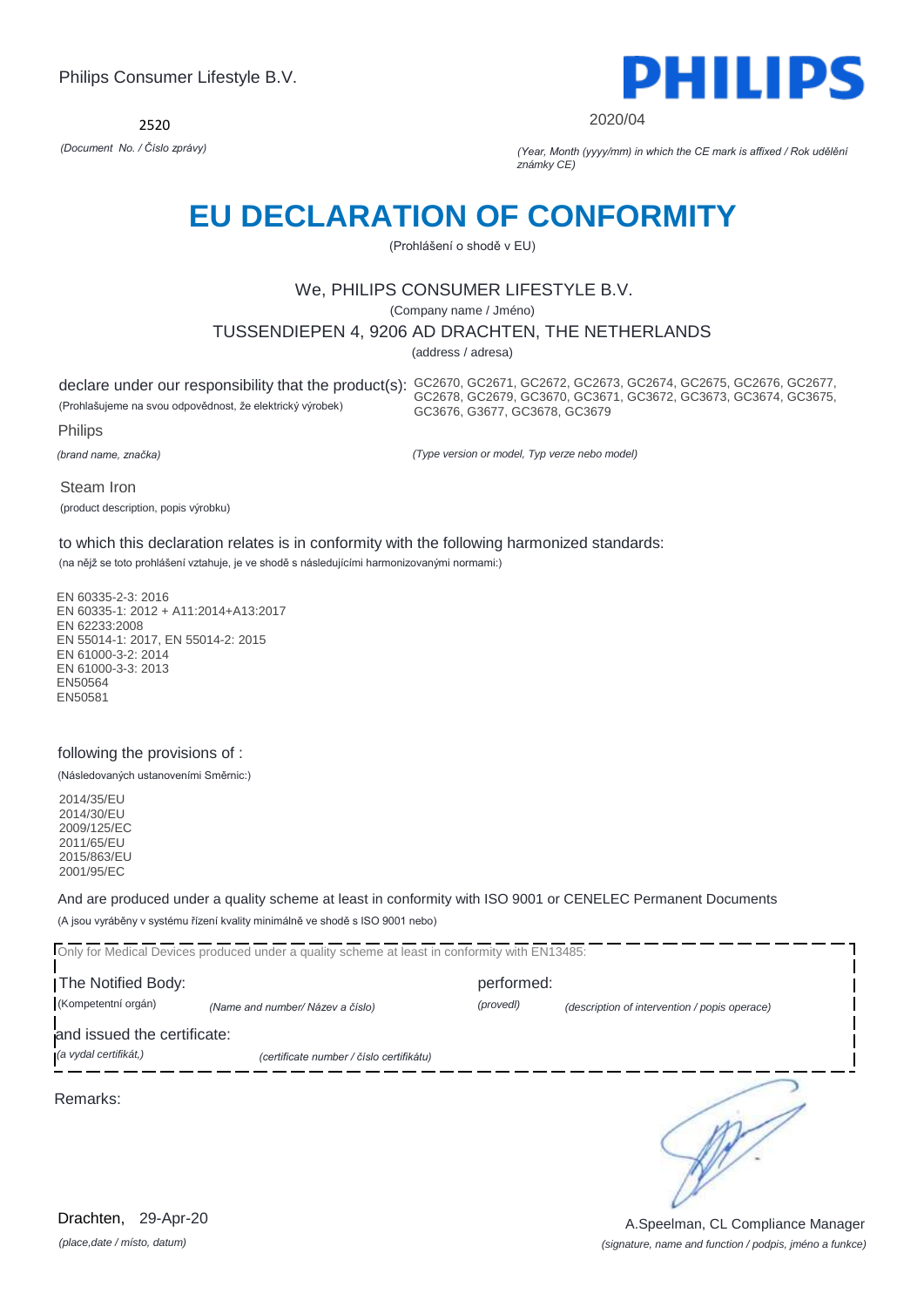

2020/04

*(Document No. / Rapportnummer) (Year, Month (yyyy/mm) in which the CE mark is affixed / Årstal for påhæftning af CE-mærkningen)*

# **EU DECLARATION OF CONFORMITY**

(EU KONFORMITETSERKLÆRING)

### We, PHILIPS CONSUMER LIFESTYLE B.V.

(Company name / Virksomhedens navn)

TUSSENDIEPEN 4, 9206 AD DRACHTEN, THE NETHERLANDS

(address / adresse)

declare under our responsibility that the product(s): GC2670, GC2671, GC2672, GC2673, GC2674, GC2675, GC2676, GC2677, (Erklærer i henhold til vores ansvar, at de(t) elektriske produkt(er)) GC2678, GC2679, GC3670, GC3671, GC3672, GC3673, GC3674, GC3675, GC3676, G3677, GC3678, GC3679

Philips

*(brand name, navn på varemærke)*

*(Type version or model, type eller model)*

Steam Iron

(product description, produktbeskrivelse)

to which this declaration relates is in conformity with the following harmonized standards:

(til hvilke(t) denne erklæring relaterer sig, er i konformitet med følgende harmoniserede standarder)

EN 60335-2-3: 2016 EN 60335-1: 2012 + A11:2014+A13:2017 EN 62233:2008 EN 55014-1: 2017, EN 55014-2: 2015 EN 61000-3-2: 2014 EN 61000-3-3: 2013 EN50564 EN50581

### following the provisions of :

(Opfylder de ufravigelige krav og øvrige forskrifter i)

2014/35/EU 2014/30/EU 2009/125/EC 2011/65/EU 2015/863/EU 2001/95/EC

And are produced under a quality scheme at least in conformity with ISO 9001 or CENELEC Permanent Documents (Og er produceret i en kvalitet, der, som minimum, opfylder kravene i ISO 9001-standarden eller CENELEC's permanente dokumenter)

Only for Medical Devices produced under a quality scheme at least in conformity with EN13485:

The Notified Body: example and performed: performed: (Det Notificerede Organ) *(Name and number/ Navn og nummer) (har gennemført) (description of intervention / beskrivelse af intervention)* 

and issued the certificate:

*(og udstedt erklæringen) (certificate number / erklæringsnummer)*

Remarks:

*(place,date / sted, dato)* Drachten, 29-Apr-20

∍

*(signature, name and function / Signatur, navn og titel)* A.Speelman, CL Compliance Manager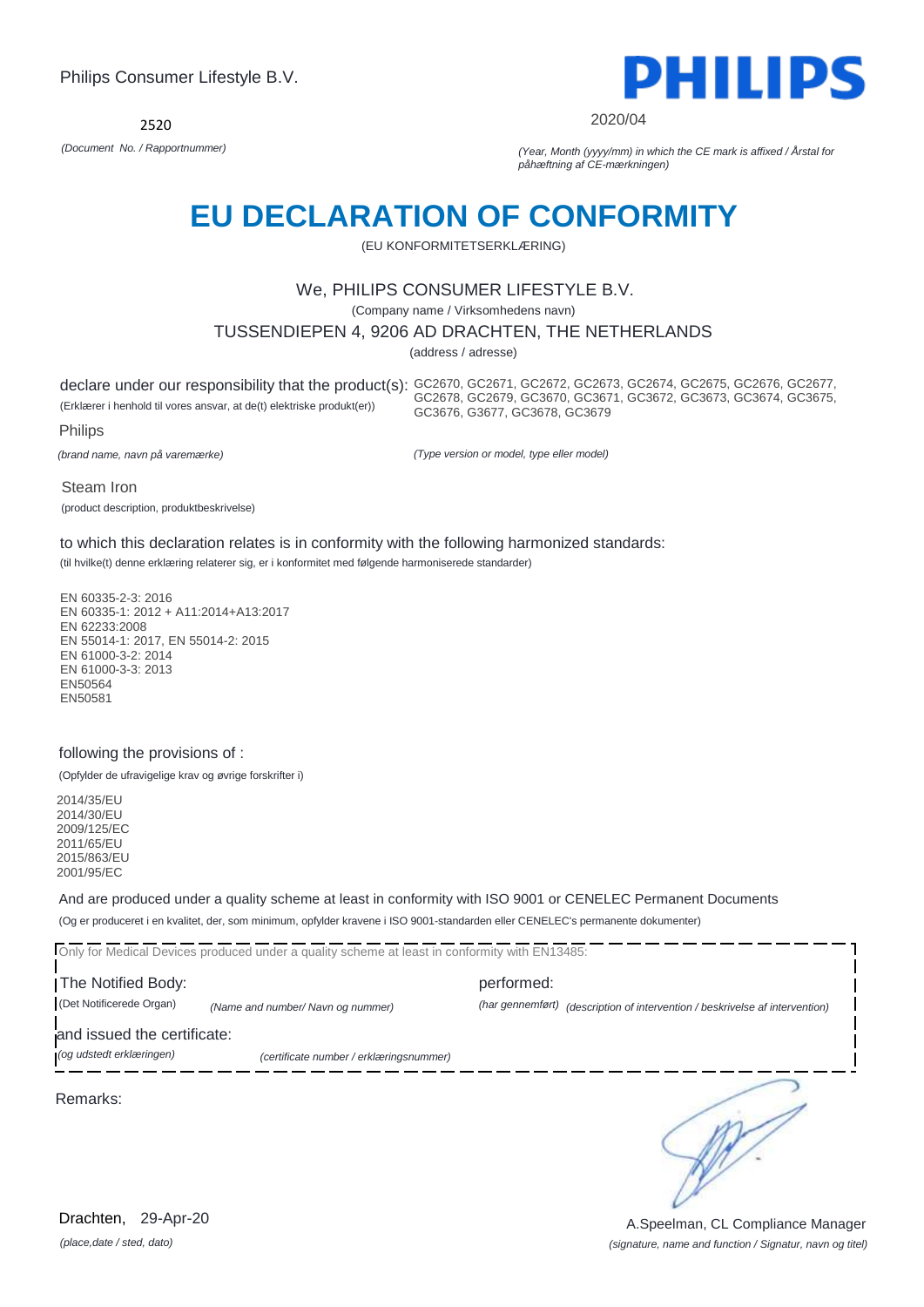

#### 2020/04

*(Document No. / Documento nº.) (Year, Month (yyyy/mm) in which the CE mark is affixed / Año en el que se incluye el marcado CE))*

# **EU DECLARATION OF CONFORMITY**

(EU DECLARACIÓN CE DE CONFORMIDAD)

### We, PHILIPS CONSUMER LIFESTYLE B.V.

(Company name / Nombre compaña )

TUSSENDIEPEN 4, 9206 AD DRACHTEN, THE NETHERLANDS

(address / dirección )

declare under our responsibility that the product(s): (Declaramos bajo nuestra propia responsabilidad que el (los) producto(s):

GC2670, GC2671, GC2672, GC2673, GC2674, GC2675, GC2676, GC2677, GC2678, GC2679, GC3670, GC3671, GC3672, GC3673, GC3674, GC3675, GC3676, G3677, GC3678, GC3679

Philips

*(brand name, nombre de la marca)*

*(Type version or model, Referencia o modelo)*

Steam Iron

(product description, descripción del producto )

to which this declaration relates is in conformity with the following harmonized standards:

(Al que hace referencia esta declaración cumple con las siguientes normas armonizadas)

EN 60335-2-3: 2016 EN 60335-1: 2012 + A11:2014+A13:2017 EN 62233:2008 EN 55014-1: 2017, EN 55014-2: 2015 EN 61000-3-2: 2014 EN 61000-3-3: 2013 EN50564 EN50581

### following the provisions of :

(Siguiendo las disposiciones relativas a:)

2014/35/EU 2014/30/EU 2009/125/EC 2011/65/EU 2015/863/EU 2001/95/EC

And are produced under a quality scheme at least in conformity with ISO 9001 or CENELEC Permanent Documents (Y se fabrican conforme a una calidad al menos conforme a la norma ISO 9001 o a los Documentos Permanentes CENELEC)

Only for Medical Devices produced under a quality scheme at least in conformity with EN13485: **The Notified Body: performed:** (El organismo notificado) *(Name and number/ Nombre y número) (realizador) (description of intervention / descripción de la intervención)*  and issued the certificate: *(Y expidió el certificado) (certificate number / número de certificado)* ∍ Remarks:

*(place,date / lugar, fecha)* Drachten, 29-Apr-20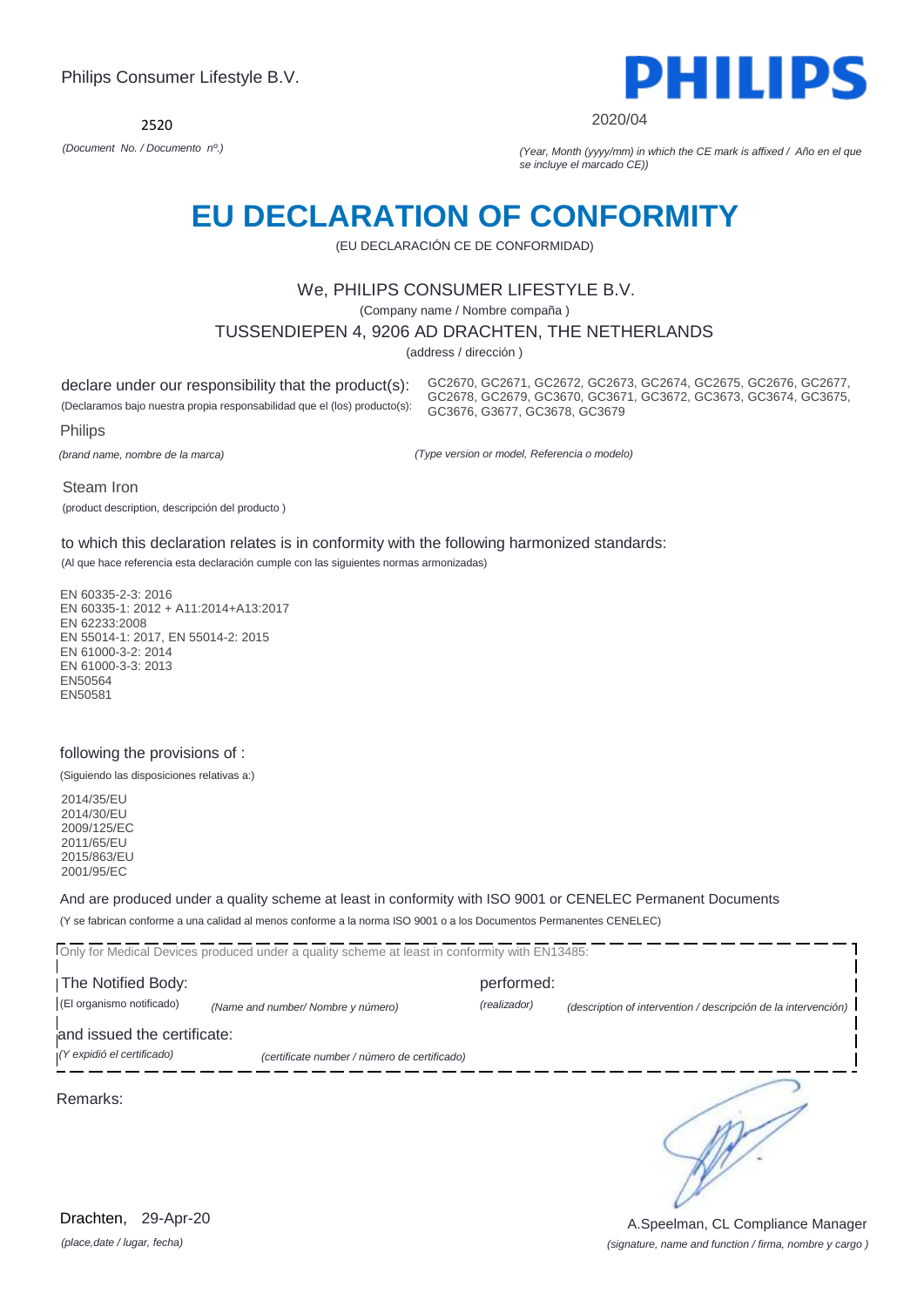

2020/04

*(Document No. / Raportti nr.) (Year, Month (yyyy/mm) in which the CE mark is affixed / CE merkinnän myöntämisvuosi)*

# **EU DECLARATION OF CONFORMITY**

(Vaatimustenmukaisuusvakuutus)

### We, PHILIPS CONSUMER LIFESTYLE B.V.

(Company name / Nimi)

TUSSENDIEPEN 4, 9206 AD DRACHTEN, THE NETHERLANDS

(address / Osoite)

(Ilmoitus seuraavista vastuullamme olevista sähkötuotteista:)

declare under our responsibility that the product(s): GC2670, GC2671, GC2672, GC2673, GC2674, GC2675, GC2676, GC2677, GC2678, GC2679, GC3670, GC3671, GC3672, GC3673, GC3674, GC3675, GC3676, G3677, GC3678, GC3679

Philips

*(brand name, Brändinimi)*

*(Type version or model, Tyypi, versio tai malli)*

Steam Iron (product description, Tuotekuvaus)

to which this declaration relates is in conformity with the following harmonized standards:

(Tämä vakuutus on yhdenmukainen seuraavien harmonisointistandardien kanssa)

EN 60335-2-3: 2016 EN 60335-1: 2012 + A11:2014+A13:2017 EN 62233:2008 EN 55014-1: 2017, EN 55014-2: 2015 EN 61000-3-2: 2014 EN 61000-3-3: 2013 EN50564 EN50581

### following the provisions of :

(Seuraavien määräysten mukaisesti)

2014/35/EU 2014/30/EU 2009/125/EC 2011/65/EU 2015/863/EU 2001/95/EC

And are produced under a quality scheme at least in conformity with ISO 9001 or CENELEC Permanent Documents (Ja on tuotettu seuraavien laatujärjestelmien mukaisesti : ISO 9001 ja CENELEC asiakirjat)

Only for Medical Devices produced under a quality scheme at least in conformity with EN13485: **The Notified Body: performed:** (Ilmoitettu laitos) *(Name and number/ Nimi ja numero) (suoritetaan) (description of intervention / toimenpiteen kuvaus)*  and issued the certificate: *(Todistuksen antaja) (certificate number / Sertifikaatin numero)* ∍ Remarks:

*(place,date / paikka, päiväys)* Drachten, 29-Apr-20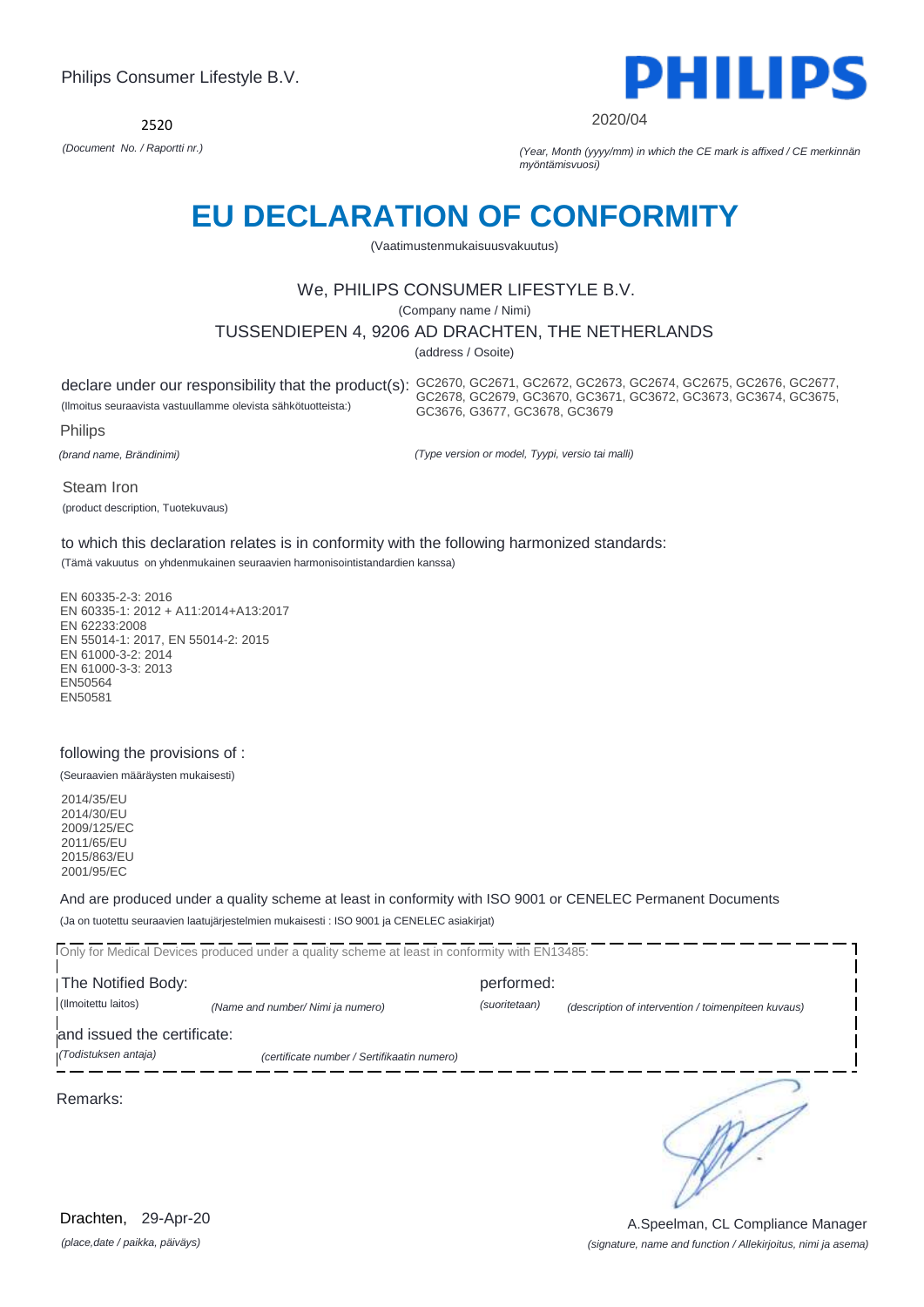

#### 2020/04

*(Document No. / Jelentés száma) (Year, Month (yyyy/mm) in which the CE mark is affixed / A CE jelzés feltüntetésének éve)*

# **EU DECLARATION OF CONFORMITY**

(EC MEGFELELŐSÉGI NYILATKOZAT)

### We, PHILIPS CONSUMER LIFESTYLE B.V.

(Company name / Név)

TUSSENDIEPEN 4, 9206 AD DRACHTEN, THE NETHERLANDS

(address / cím)

declare under our responsibility that the product(s):

(Felelőssége tudatában nyilatkozik, hogy az alábbi elektronikai termék(ek))

GC2670, GC2671, GC2672, GC2673, GC2674, GC2675, GC2676, GC2677, GC2678, GC2679, GC3670, GC3671, GC3672, GC3673, GC3674, GC3675, GC3676, G3677, GC3678, GC3679

Philips

*(brand name, márkanév)*

*(Type version or model, Típusváltozat vagy modell)*

Steam Iron

(product description, termék megnevezése)

to which this declaration relates is in conformity with the following harmonized standards:

(Az ezen nyilatkozatban foglaltak szerint megfelel(nek) a következő harmonizált szabványoknak)

EN 60335-2-3: 2016 EN 60335-1: 2012 + A11:2014+A13:2017 EN 62233:2008 EN 55014-1: 2017, EN 55014-2: 2015 EN 61000-3-2: 2014 EN 61000-3-3: 2013 EN50564 EN50581

### following the provisions of :

(Követve a következő ajánlásokat)

2014/35/EU 2014/30/EU 2009/125/EC 2011/65/EU 2015/863/EU 2001/95/EC

And are produced under a quality scheme at least in conformity with ISO 9001 or CENELEC Permanent Documents (legalább az ISO 9001-nek megfelelően vagy)

Only for Medical Devices produced under a quality scheme at least in conformity with EN13485: The Notified Body: example and the Notified Body: (Bejelentett testület) *(Name and number/ Név és szám) (teljesítve) (description of intervention / intézkedés leírása)*  and issued the certificate: *(és a kibocsátott tanúsítvány) (certificate number / tanúsítvány száma)* ∍ Remarks:

*(place,date / hely, dátum)* Drachten, 29-Apr-20

#### *(signature, name and function / aláírás, név és beosztás)* A.Speelman, CL Compliance Manager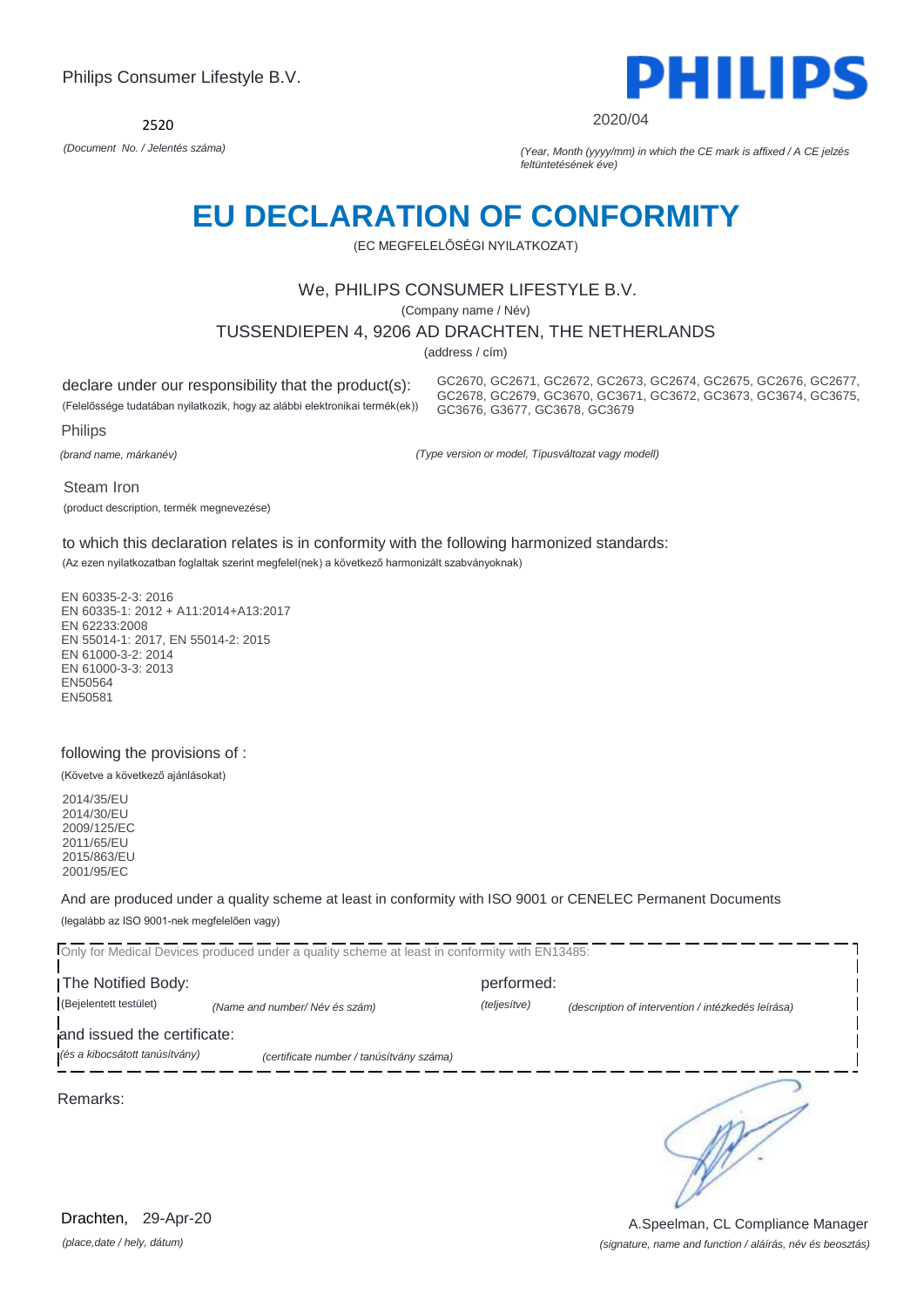

#### 2020/04

*(Document No. / Report Numero ) (Year, Month (yyyy/mm) in which the CE mark is affixed / Anno di apposizione della marcatura CE)*

# **EU DECLARATION OF CONFORMITY**

(DICHIARAZIONE DI CONFORMITA' CE )

### We, PHILIPS CONSUMER LIFESTYLE B.V.

(Company name / denominazione sociale)

### TUSSENDIEPEN 4, 9206 AD DRACHTEN, THE NETHERLANDS

(address / sede)

(dichiara sotto la propria responsabilità che il /i Prodotto /i elettrico/i)

declare under our responsibility that the product(s): GC2670, GC2671, GC2672, GC2673, GC2674, GC2675, GC2676, GC2677, GC2678, GC2679, GC3670, GC3671, GC3672, GC3673, GC3674, GC3675, GC3676, G3677, GC3678, GC3679

Philips

*(brand name, marchio)*

*(Type version or model, modello o versione )*

Steam Iron

(product description, descrizione del prodotto)

to which this declaration relates is in conformity with the following harmonized standards:

(al quale la presente dichiarazione si riferisce è conforme alle seguenti norme tecniche armonizzate)

EN 60335-2-3: 2016 EN 60335-1: 2012 + A11:2014+A13:2017 EN 62233:2008 EN 55014-1: 2017, EN 55014-2: 2015 EN 61000-3-2: 2014 EN 61000-3-3: 2013 EN50564 EN50581

### following the provisions of :

(secondo le disposizioni della )

2014/35/EU 2014/30/EU 2009/125/EC 2011/65/EU 2015/863/EU 2001/95/EC

And are produced under a quality scheme at least in conformity with ISO 9001 or CENELEC Permanent Documents (e i processi produttivi seguono un sistema qualità conforme almeno alla norma ISO 9001 o ai documenti permanenti CENELEC)

|                                                                  | Only for Medical Devices produced under a quality scheme at least in conformity with EN13485: |               |                                                             |
|------------------------------------------------------------------|-----------------------------------------------------------------------------------------------|---------------|-------------------------------------------------------------|
| The Notified Body:                                               |                                                                                               | performed:    |                                                             |
| (L'ente certificatore notificato)<br>and issued the certificate: | (Name and number/ denominazione e numero)                                                     | (ha eseguito) | (description of intervention / descrizione dell'intervento) |
| (ed emesso il certificato)                                       | (certificate number / numero del certificato)                                                 |               |                                                             |
| Remarks:                                                         |                                                                                               |               |                                                             |

*(place,date / luogo e data)* Drachten, 29-Apr-20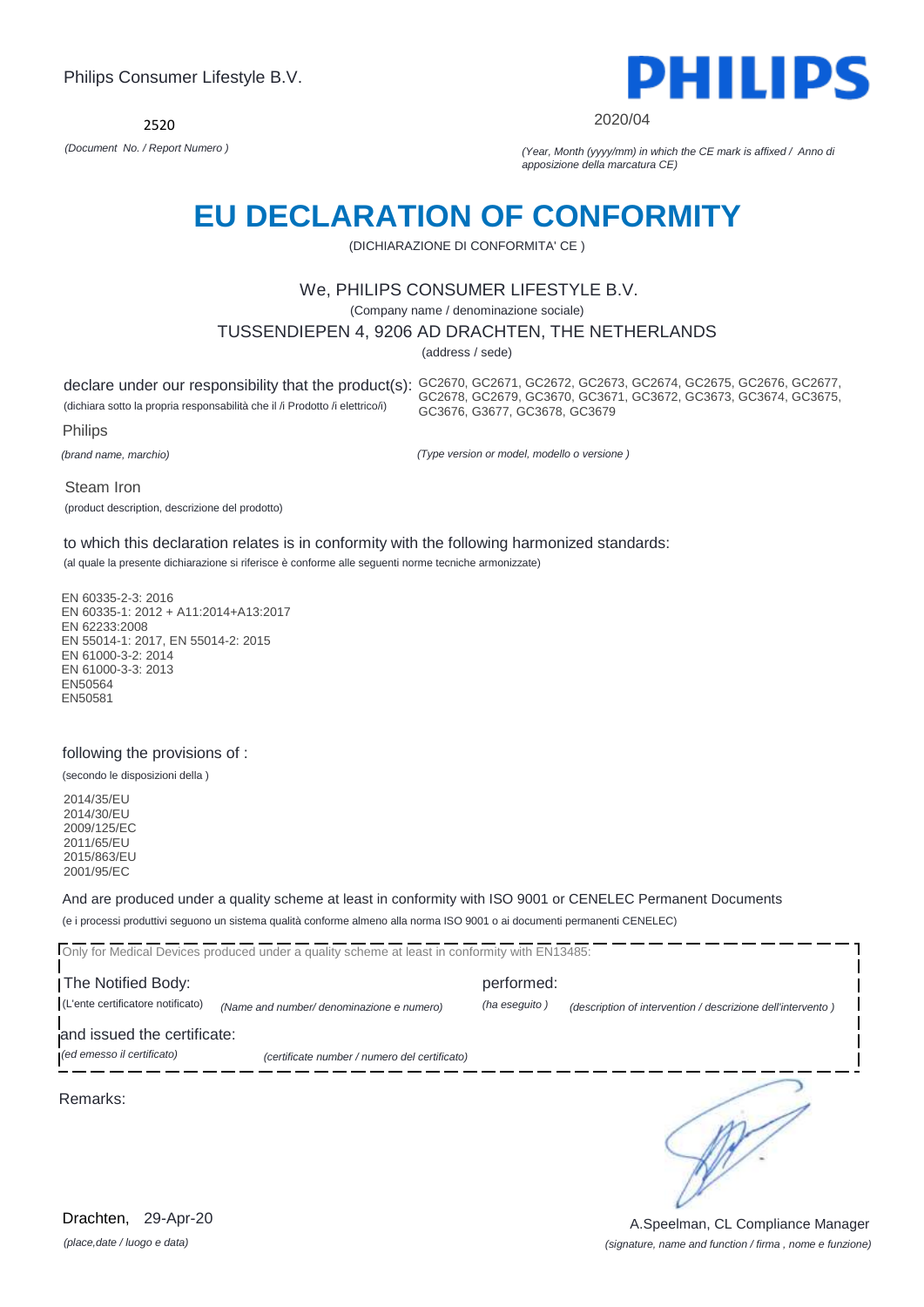

2020/04

*(Document No. / Pranešimo Nr.) (Year, Month (yyyy/mm) in which the CE mark is affixed / Metai, kada CE patvirtino)*

# **EU DECLARATION OF CONFORMITY**

(EC ATITIKTIES DEKLARACIJA)

### We, PHILIPS CONSUMER LIFESTYLE B.V.

(Company name / Pavadinimas)

TUSSENDIEPEN 4, 9206 AD DRACHTEN, THE NETHERLANDS

(address / adresas)

(Deklaruojame, kad elektronikos gaminys (-iai):)

declare under our responsibility that the product(s): GC2670, GC2671, GC2672, GC2673, GC2674, GC2675, GC2676, GC2677, GC2678, GC2679, GC3670, GC3671, GC3672, GC3673, GC3674, GC3675, GC3676, G3677, GC3678, GC3679

Philips

*(brand name, firmos ženklo pavadinimas )*

*(Type version or model, Tipas arba modelis)*

Steam Iron

(product description, gaminio aprašymas)

to which this declaration relates is in conformity with the following harmonized standards:

(Pagal šią deklaraciją atitinka toliau nurodytus standartus:)

EN 60335-2-3: 2016 EN 60335-1: 2012 + A11:2014+A13:2017 EN 62233:2008 EN 55014-1: 2017, EN 55014-2: 2015 EN 61000-3-2: 2014 EN 61000-3-3: 2013 EN50564 EN50581

### following the provisions of :

(Atitinka tokias nuostatas:)

2014/35/EU 2014/30/EU 2009/125/EC 2011/65/EU 2015/863/EU 2001/95/EC

And are produced under a quality scheme at least in conformity with ISO 9001 or CENELEC Permanent Documents (Pagaminta atitinkant visus kokybės reikalavimus pagal ISO 9001 ar CENELEC nuolatinius dokumentus)

|                             | Only for Medical Devices produced under a quality scheme at least in conformity with EN13485: |            |                                                         |
|-----------------------------|-----------------------------------------------------------------------------------------------|------------|---------------------------------------------------------|
| The Notified Body:          |                                                                                               | performed: |                                                         |
| (Informuota įstaiga)        | (Name and number/ Pavadinimas ir numeris)                                                     | (atlikta)  | (description of intervention / intervencijos aprašymas) |
| and issued the certificate: |                                                                                               |            |                                                         |
| (Sertifikatas išleistas)    | (certificate number / sertifikato numeris)                                                    |            |                                                         |
| Remarks:                    |                                                                                               |            |                                                         |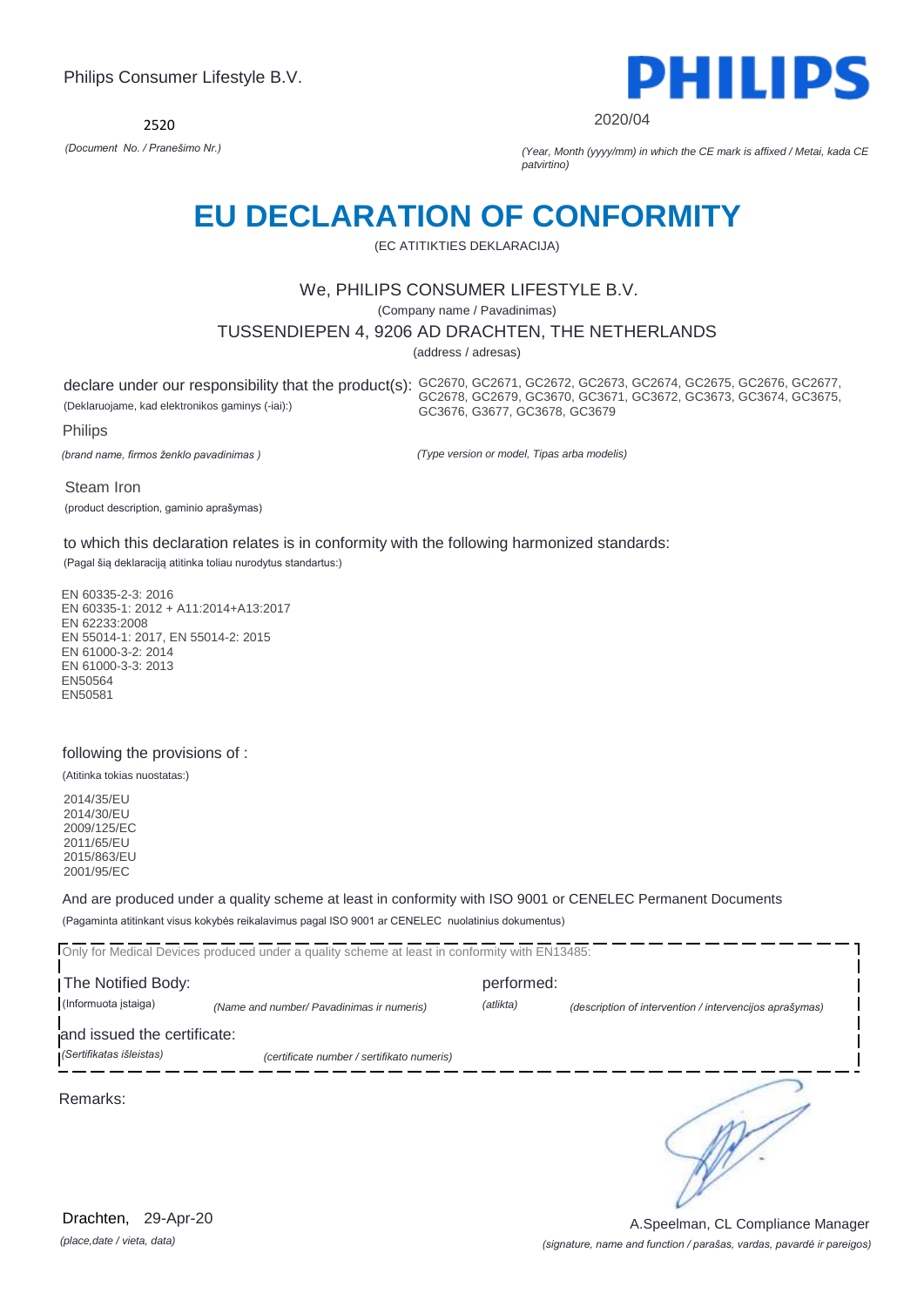

#### 2020/04

*(Document No. / Ziņojums Nr) (Year, Month (yyyy/mm) in which the CE mark is affixed / Gads kurā CE zīme ieviesta)*

# **EU DECLARATION OF CONFORMITY**

(EC deklarācija atbilstība)

### We, PHILIPS CONSUMER LIFESTYLE B.V.

(Company name / vārds)

### TUSSENDIEPEN 4, 9206 AD DRACHTEN, THE NETHERLANDS

(address / adrese)

(deklarēt zem vai atbildība ka, elektronisks produkts)

declare under our responsibility that the product(s): GC2670, GC2671, GC2672, GC2673, GC2674, GC2675, GC2676, GC2677, GC2678, GC2679, GC3670, GC3671, GC3672, GC3673, GC3674, GC3675, GC3676, G3677, GC3678, GC3679

Philips

*(brand name, fabrikas marka vārds)*

*(Type version or model, Tips, versija vai modelis)*

Steam Iron (product description, produkta apraksts)

to which this declaration relates is in conformity with the following harmonized standards:

(Kam ši deklarācija atbilst ir apliecināt ar sekojošiem saskaņotiem standartiem)

EN 60335-2-3: 2016 EN 60335-1: 2012 + A11:2014+A13:2017 EN 62233:2008 EN 55014-1: 2017, EN 55014-2: 2015 EN 61000-3-2: 2014 EN 61000-3-3: 2013 EN50564 EN50581

### following the provisions of :

(Sekojot noteikumiem)

2014/35/EU 2014/30/EU 2009/125/EC 2011/65/EU 2015/863/EU 2001/95/EC

And are produced under a quality scheme at least in conformity with ISO 9001 or CENELEC Permanent Documents (Tiek ražots zem kvalitātes sistēma kas ir apstiprināta ar ISO 9001 vai CENELEC pastāvošiem dokumentiem )

|                                  | Only for Medical Devices produced under a quality scheme at least in conformity with EN13485: |            |                                                        |
|----------------------------------|-----------------------------------------------------------------------------------------------|------------|--------------------------------------------------------|
| The Notified Body:<br>performed: |                                                                                               |            |                                                        |
| (Reģistrēta galvenā daļa)        | (Name and number/ vārds un numurs)                                                            | (paveikts) | (description of intervention / intervencijas apraksts) |
| and issued the certificate:      |                                                                                               |            |                                                        |
| (Un izveido sertifikātu)         | (certificate number / sertifikāta numurs)                                                     |            |                                                        |
| Remarks:                         |                                                                                               |            |                                                        |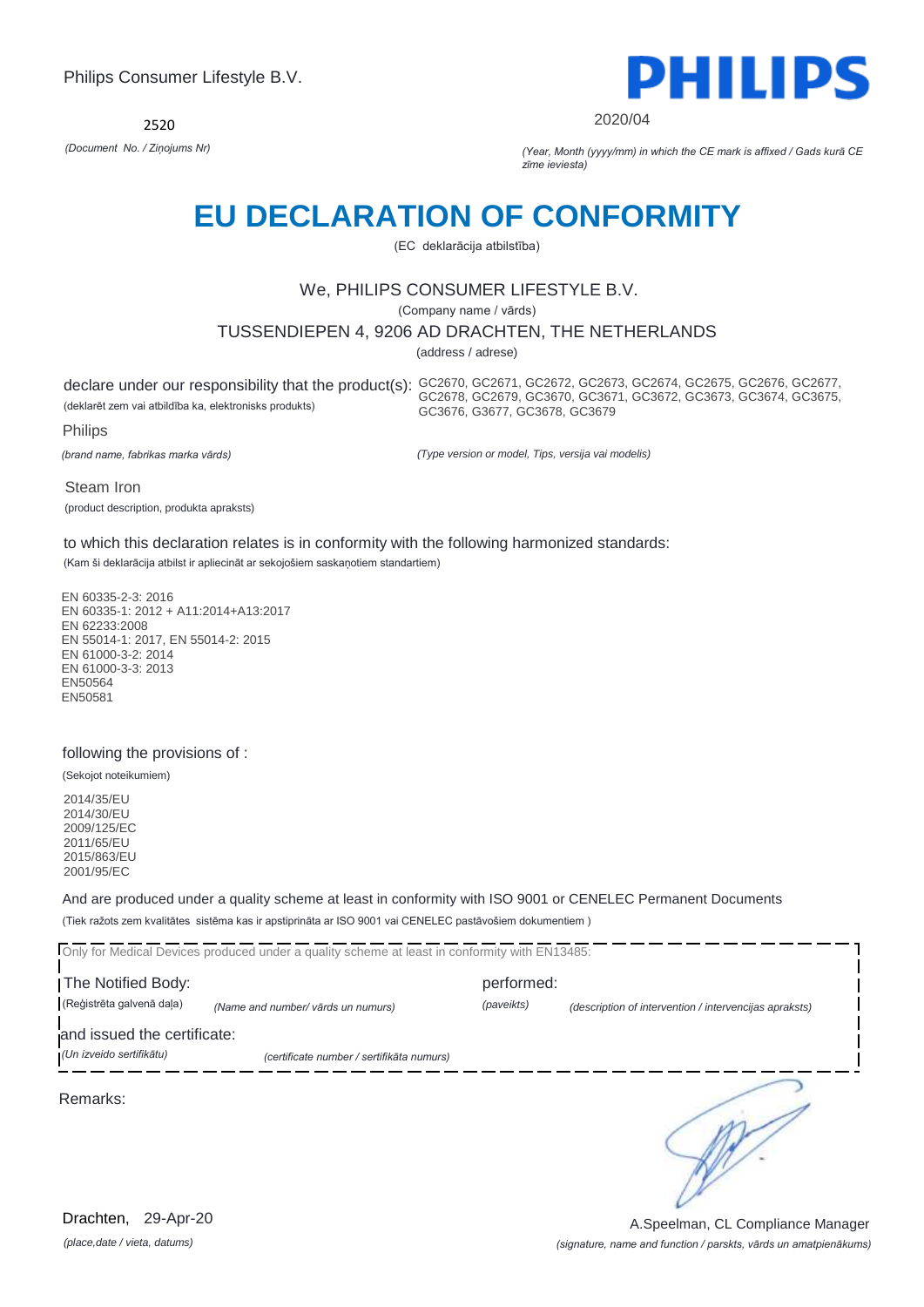

#### 2020/04

*(Document No. / Numer raportu) (Year, Month (yyyy/mm) in which the CE mark is affixed / Rok, w którym oznakowanie CE zostało umieszczone na wyrobie)*

# **EU DECLARATION OF CONFORMITY**

(DEKLARACJA ZGODNOŚCI UE)

### We, PHILIPS CONSUMER LIFESTYLE B.V.

(Company name / Nazwa)

TUSSENDIEPEN 4, 9206 AD DRACHTEN, THE NETHERLANDS

(address / adres)

declare under our responsibility that the product(s):

(Deklarujemy na naszą odpowiedzialność, że urządzeni(e/a) elektryczne)

GC2670, GC2671, GC2672, GC2673, GC2674, GC2675, GC2676, GC2677, GC2678, GC2679, GC3670, GC3671, GC3672, GC3673, GC3674, GC3675, GC3676, G3677, GC3678, GC3679

Philips

*(brand name, marka)*

*(Type version or model, Typ lub model)*

Steam Iron

(product description, nazwa /opis produktu)

to which this declaration relates is in conformity with the following harmonized standards:

(Do którego odnosi się niniejsza deklaracja jest zgodny z następującymi normami zharmonizowanymi)

EN 60335-2-3: 2016 EN 60335-1: 2012 + A11:2014+A13:2017 EN 62233:2008 EN 55014-1: 2017, EN 55014-2: 2015 EN 61000-3-2: 2014 EN 61000-3-3: 2013 EN50564 EN50581

### following the provisions of :

(Zgodnie z dyrektywami)

2014/35/EU 2014/30/EU 2009/125/EC 2011/65/EU 2015/863/EU 2001/95/EC

And are produced under a quality scheme at least in conformity with ISO 9001 or CENELEC Permanent Documents (oraz został wyprodukowany zgodnie ze standardami jakościowymi takimi jak ISO9001 lub CENELEC Permanent Documents)

|                                                      | Only for Medical Devices produced under a quality scheme at least in conformity with EN13485: |            |                                                |
|------------------------------------------------------|-----------------------------------------------------------------------------------------------|------------|------------------------------------------------|
| The Notified Body:                                   |                                                                                               | performed: |                                                |
| (Jednostka certyfikująca)                            | (Name and number/ Nazwa i numer)                                                              | (wykonała) | (description of intervention / rodzaj badania) |
| and issued the certificate:<br>(i wydała certyfikat) | (certificate number / numer certyfikatu)                                                      |            |                                                |
| Remarks:                                             |                                                                                               |            |                                                |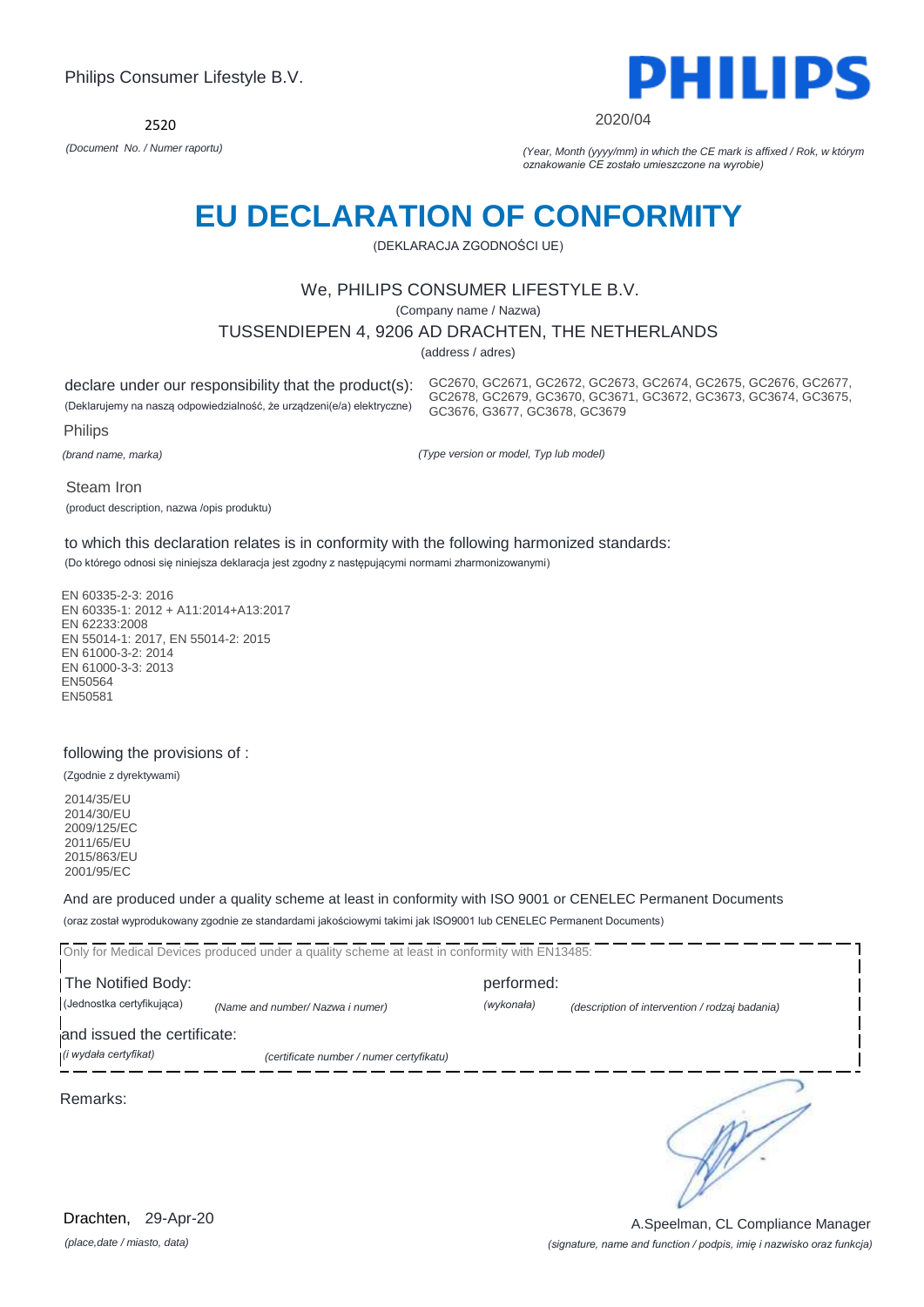

#### 2020/04

GC2678, GC2679, GC3670, GC3671, GC3672, GC3673, GC3674, GC3675,

*(Document No. / Relatório No.) (Year, Month (yyyy/mm) in which the CE mark is affixed / Ano em que a marca CE é afixada)*

# **EU DECLARATION OF CONFORMITY**

(DECLARAÇÃODE CONFORMIDADE CE)

### We, PHILIPS CONSUMER LIFESTYLE B.V.

(Company name / Nome)

TUSSENDIEPEN 4, 9206 AD DRACHTEN, THE NETHERLANDS

(address)

declare under our responsibility that the product(s): GC2670, GC2671, GC2672, GC2673, GC2674, GC2675, GC2676, GC2677,

(Declara sob a sua responsabilidade que o(s) producto(s) eléctricos )

Philips

*(brand name, nome da marca)*

*(Type version or model, Indicar versão ou modelo)*

GC3676, G3677, GC3678, GC3679

Steam Iron

(product description, Descrição do produto)

to which this declaration relates is in conformity with the following harmonized standards:

(Aqueles a quem esta declaração se derige, está em conformidade com as seguintes normas harmonizadas)

EN 60335-2-3: 2016 EN 60335-1: 2012 + A11:2014+A13:2017 EN 62233:2008 EN 55014-1: 2017, EN 55014-2: 2015 EN 61000-3-2: 2014 EN 61000-3-3: 2013 EN50564 EN50581

#### following the provisions of :

(Na sequência do disposto em:)

2014/35/EU 2014/30/EU 2009/125/EC 2011/65/EU 2015/863/EU 2001/95/EC

And are produced under a quality scheme at least in conformity with ISO 9001 or CENELEC Permanent Documents (E são produzidos sob um regime de qualidade, pelo menos, em conformidade com a norma ISO 9001 ou Documentos Permanentes CENELEC)

Only for Medical Devices produced under a quality scheme at least in conformity with EN13485: The Notified Body: performed: (O organismo notificado) *(Name and number/ Nome e número) (realizada) (description of intervention / descrição da intervenção)*  and issued the certificate: *(E emitido o certificado) (certificate number / certificado número)* ∍ Remarks:

*(place,date / local, data)* Drachten, 29-Apr-20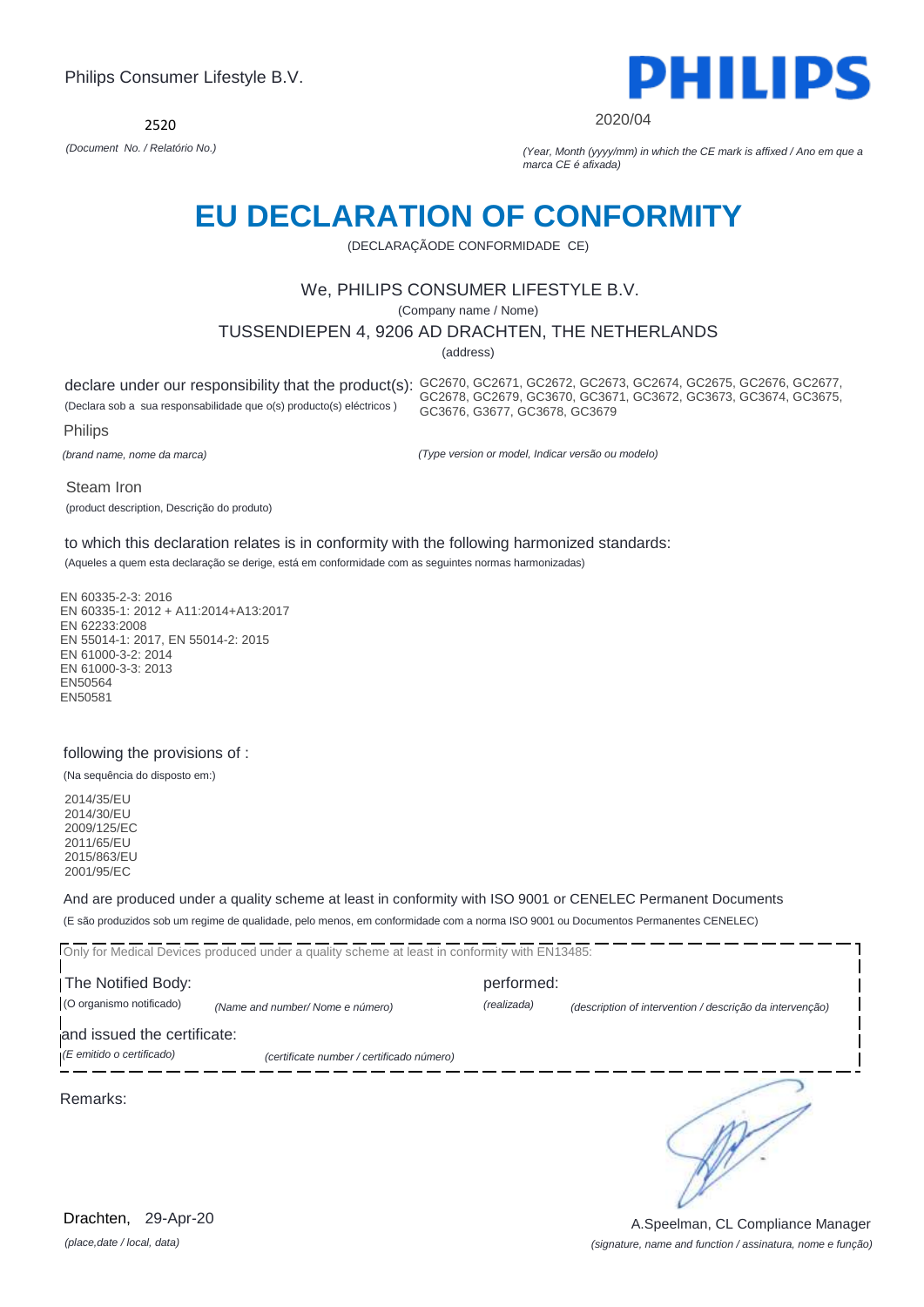2520



#### 2020/04

GC2678, GC2679, GC3670, GC3671, GC3672, GC3673, GC3674, GC3675,

*(Document No. / Nr. raport) (Year, Month (yyyy/mm) in which the CE mark is affixed / Anul în care este aplicat marcajul CE)*

# **EU DECLARATION OF CONFORMITY**

(DECLARAŢIE DE CONFORMITATE CE)

### We, PHILIPS CONSUMER LIFESTYLE B.V.

(Company name / Nume)

### TUSSENDIEPEN 4, 9206 AD DRACHTEN, THE NETHERLANDS

(address / adresă)

declare under our responsibility that the product(s): GC2670, GC2671, GC2672, GC2673, GC2674, GC2675, GC2676, GC2677,

(Declarăm pe proprie răspundere că produsul (produsele) electric(e))

Philips

*(brand name, marca)*

*(Type version or model, Tip sau model)*

GC3676, G3677, GC3678, GC3679

Steam Iron

(product description, descriere produs)

to which this declaration relates is in conformity with the following harmonized standards:

(La care se referă această declaraţie, este in conformitate cu următoarele standarde armonizate)

EN 60335-2-3: 2016 EN 60335-1: 2012 + A11:2014+A13:2017 EN 62233:2008 EN 55014-1: 2017, EN 55014-2: 2015 EN 61000-3-2: 2014 EN 61000-3-3: 2013 EN50564 EN50581

### following the provisions of :

(În conformitate cu dispoziţiile directivelor)

2014/35/EU 2014/30/EU 2009/125/EC 2011/65/EU 2015/863/EU 2001/95/EC

And are produced under a quality scheme at least in conformity with ISO 9001 or CENELEC Permanent Documents (Şi sunt fabricate după o schemă de calitate conformă cel puţin cu standardul ISO 9001 sau Documentele Permanente CENELEC)

|                             | Only for Medical Devices produced under a quality scheme at least in conformity with EN13485: |              |                                                         |
|-----------------------------|-----------------------------------------------------------------------------------------------|--------------|---------------------------------------------------------|
| The Notified Body:          |                                                                                               | performed:   |                                                         |
| (Organismul notificat)      | (Name and number/ Nume si număr)                                                              | (a efectuat) | (description of intervention / descrierea interventiei) |
| and issued the certificate: |                                                                                               |              |                                                         |
| (Și a emis certificatul)    | (certificate number / Numărul certificatului)                                                 |              |                                                         |
| Remarks:                    |                                                                                               |              |                                                         |

*(place,date / locul, data)* Drachten, 29-Apr-20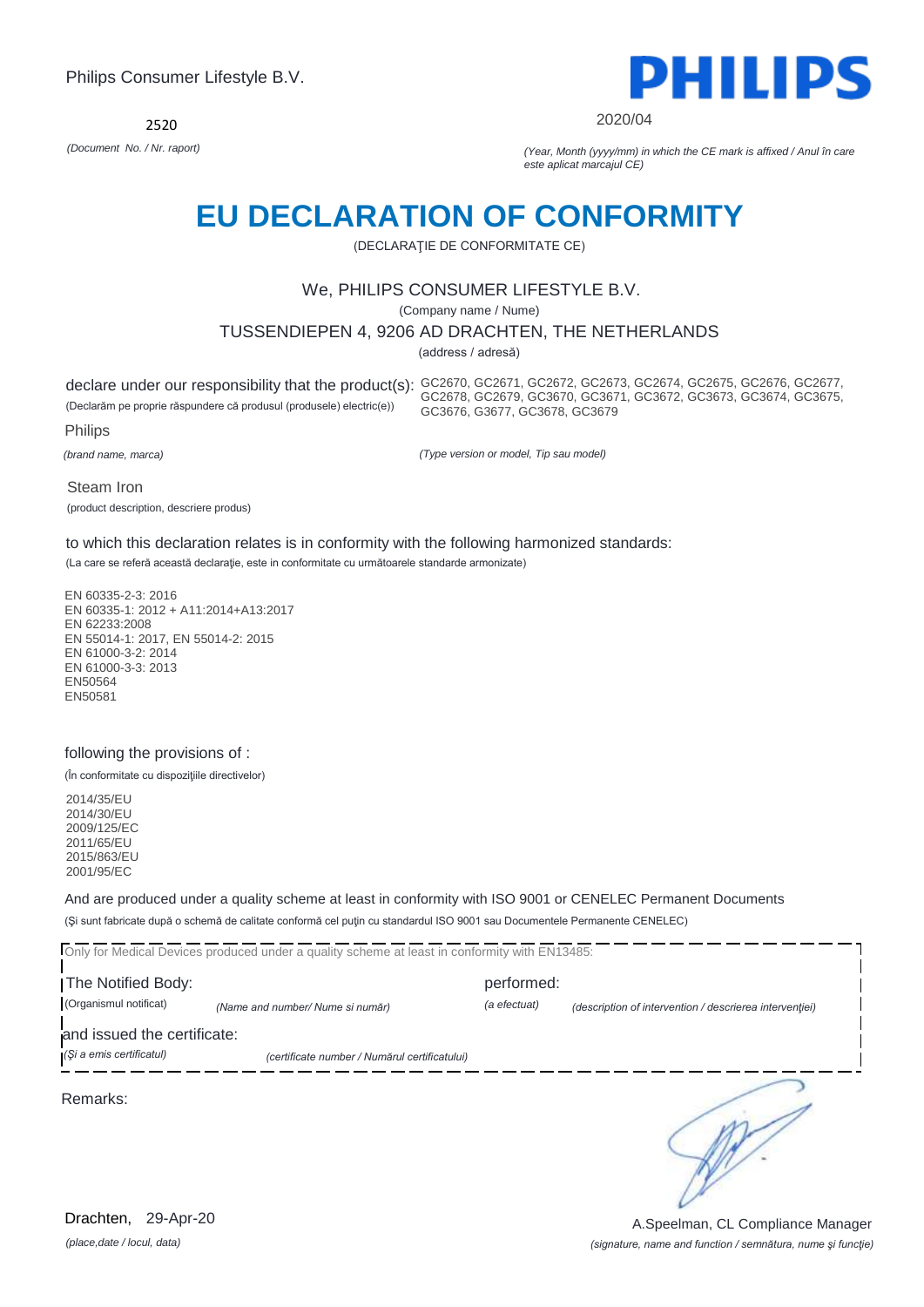

#### 2020/04

*(Document No. / Номер протокола) (Year, Month (yyyy/mm) in which the CE mark is affixed / Год начала маркировки знаком CE)*

# **EU DECLARATION OF CONFORMITY**

(CE Декларация о соответствии)

### We, PHILIPS CONSUMER LIFESTYLE B.V.

(Company name / Юридическое имя)

### TUSSENDIEPEN 4, 9206 AD DRACHTEN, THE NETHERLANDS

(address / адрес)

declare under our responsibility that the product(s):

(Декларируем под нашу ответственность, что электрическая продукция) GC3676, G3677, GC3678, GC3679 GC2670, GC2671, GC2672, GC2673, GC2674, GC2675, GC2676, GC2677, GC2678, GC2679, GC3670, GC3671, GC3672, GC3673, GC3674, GC3675,

Philips

*(brand name, торговая марка)*

*(Type version or model, тип, модель)*

Steam Iron

(product description, описание продукции)

to which this declaration relates is in conformity with the following harmonized standards:

(указанная в данной декларации, соответствует требованиям следующих стандартов:)

EN 60335-2-3: 2016 EN 60335-1: 2012 + A11:2014+A13:2017 EN 62233:2008 EN 55014-1: 2017, EN 55014-2: 2015 EN 61000-3-2: 2014 EN 61000-3-3: 2013 EN50564 EN50581

#### following the provisions of :

(В соответствие с положениями:)

2014/35/EU 2014/30/EU 2009/125/EC 2011/65/EU 2015/863/EU 2001/95/EC

And are produced under a quality scheme at least in conformity with ISO 9001 or CENELEC Permanent Documents (по крайней мере, в соответствии с ISO 9001 или)

| Only for Medical Devices produced under a quality scheme at least in conformity with EN13485: |                                          |               |                                                   |  |
|-----------------------------------------------------------------------------------------------|------------------------------------------|---------------|---------------------------------------------------|--|
| The Notified Body:                                                                            |                                          | performed:    |                                                   |  |
| (Нотифицированный Орган)                                                                      | (Name and number/ Название и номер)      | (проверил(а)) | (description of intervention / описание проверки) |  |
| and issued the certificate:                                                                   |                                          |               |                                                   |  |
| (и выпустил(а)<br><b>CADMUCHUKAM</b>                                                          | (certificate number / номер сертификата) |               |                                                   |  |
| Remarks:                                                                                      |                                          |               |                                                   |  |

*(place,date / место, дата)* Drachten, 29-Apr-20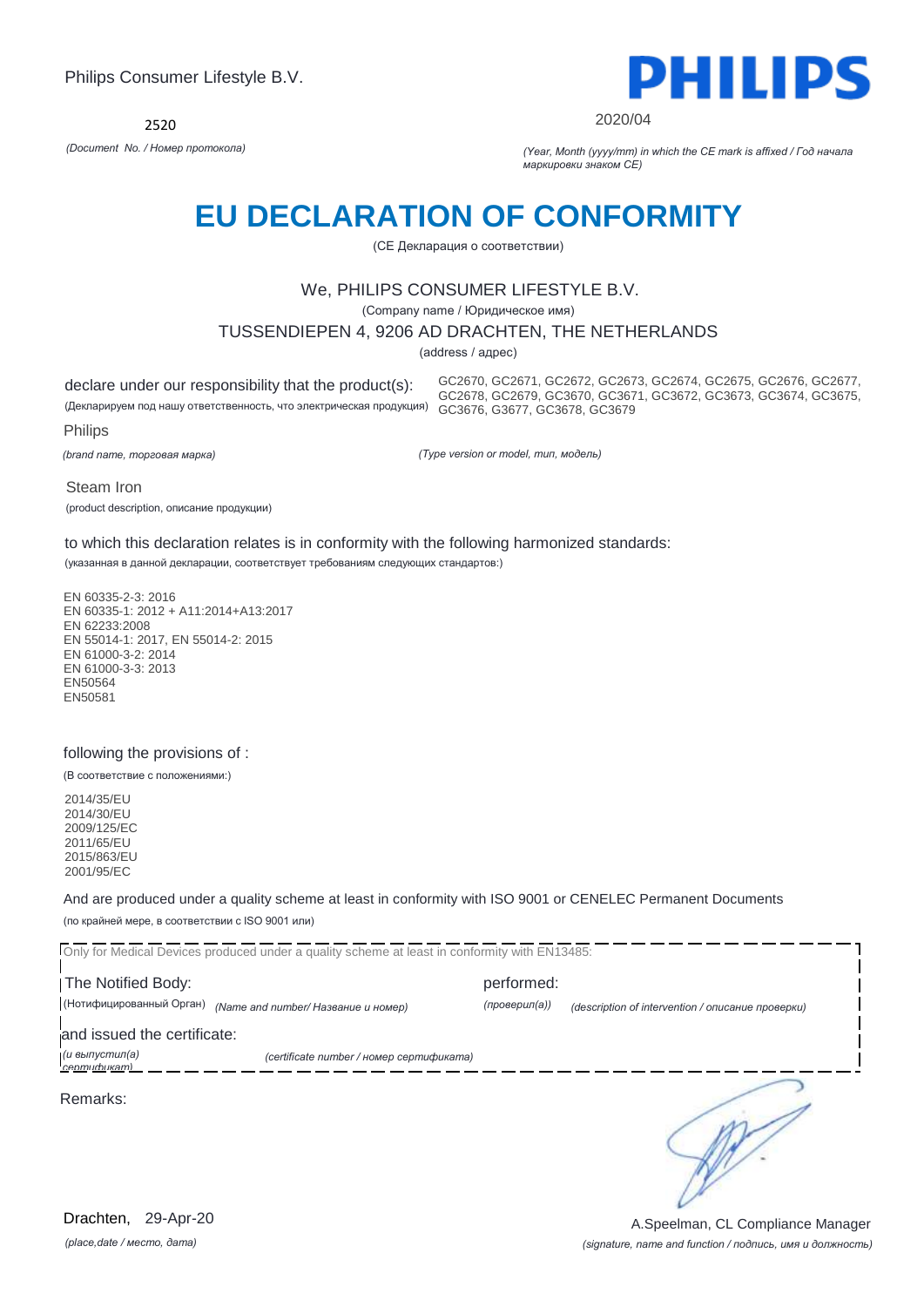2520



#### 2020/04

*(Document No. / Správa č.) (Year, Month (yyyy/mm) in which the CE mark is affixed / Rok v ktorom je opatrený znakom CE)*

# **EU DECLARATION OF CONFORMITY**

(Rok v ktorom je opatrený znakom CE)

### We, PHILIPS CONSUMER LIFESTYLE B.V.

(Company name / Meno )

TUSSENDIEPEN 4, 9206 AD DRACHTEN, THE NETHERLANDS

(address / adresa)

(Prehlasujeme na svoju zodpovednosť, že elektrický výrobok(y))

declare under our responsibility that the product(s): GC2670, GC2671, GC2672, GC2673, GC2674, GC2675, GC2676, GC2677, GC2678, GC2679, GC3670, GC3671, GC3672, GC3673, GC3674, GC3675, GC3676, G3677, GC3678, GC3679

Philips

*(brand name, názov značky)*

*(Type version or model, Typové označenie alebo model)*

Steam Iron

(product description, opis prístroja)

to which this declaration relates is in conformity with the following harmonized standards:

(Na ktorý sa toto vyhlásenie vzťahuje, je v zhode s nasledujúcimi harmonizovanými normami)

EN 60335-2-3: 2016 EN 60335-1: 2012 + A11:2014+A13:2017 EN 62233:2008 EN 55014-1: 2017, EN 55014-2: 2015 EN 61000-3-2: 2014 EN 61000-3-3: 2013 EN50564 EN50581

### following the provisions of :

(V nadväznosti na ustanovenia)

2014/35/EU 2014/30/EU 2009/125/EC 2011/65/EU 2015/863/EU 2001/95/EC

And are produced under a quality scheme at least in conformity with ISO 9001 or CENELEC Permanent Documents (A sú vyrobené systémom kvality minimálne v súlade s normou ISO 9001 alebo CENELEC dokumentmi)

| Only for Medical Devices produced under a quality scheme at least in conformity with EN13485: |                                         |            |                                             |  |
|-----------------------------------------------------------------------------------------------|-----------------------------------------|------------|---------------------------------------------|--|
| The Notified Body:                                                                            |                                         | performed: |                                             |  |
| (Notifikovaný orgán)                                                                          | (Name and number/ Názov a číslo)        | (vykonal)  | (description of intervention / opis zásahu) |  |
| and issued the certificate:                                                                   |                                         |            |                                             |  |
| (A vydal osvedčenie)                                                                          | (certificate number / číslo osvedčenia) |            |                                             |  |
| Remarks:                                                                                      |                                         |            |                                             |  |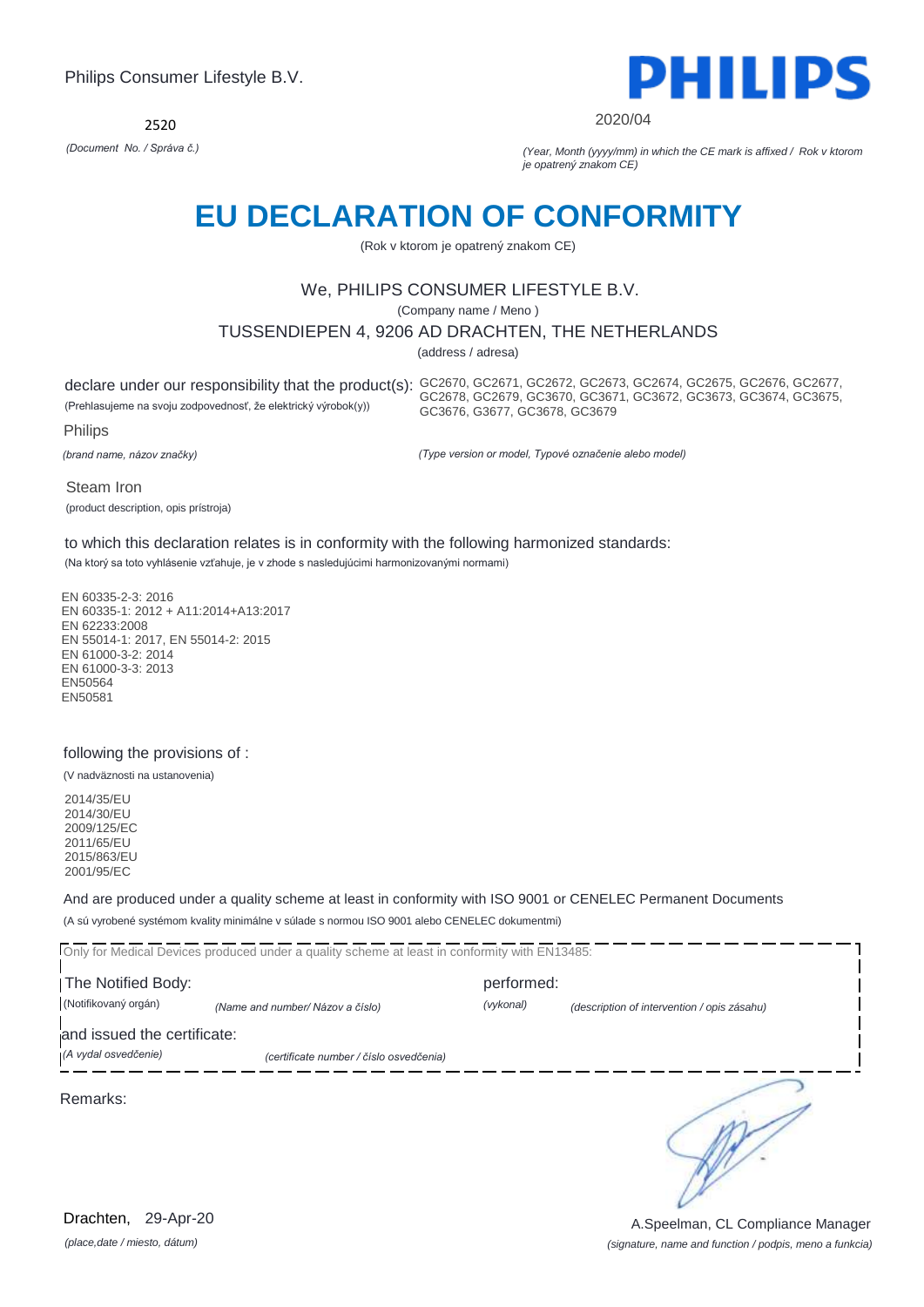

2020/04

*(Document No. / Številka poročila) (Year, Month (yyyy/mm) in which the CE mark is affixed / Leto namstitve CE znaka)*

# **EU DECLARATION OF CONFORMITY**

(Izjava o skladnosti)

### We, PHILIPS CONSUMER LIFESTYLE B.V.

(Company name / Ime)

### TUSSENDIEPEN 4, 9206 AD DRACHTEN, THE NETHERLANDS

(address / Naslov)

declare under our responsibility that the product(s): GC2670, GC2671, GC2672, GC2673, GC2674, GC2675, GC2676, GC2677, (S polno odgovornostjo izjavljamo)

GC2678, GC2679, GC3670, GC3671, GC3672, GC3673, GC3674, GC3675, GC3676, G3677, GC3678, GC3679

Philips

*(brand name, Ime znamke)*

*(Type version or model, Tip, verzija ali model)*

Steam Iron

(product description, Opis proizvoda)

to which this declaration relates is in conformity with the following harmonized standards:

(Na katerega se nanaša ta izjava je skladen z naslednjimi harmoniziranimi standardi)

EN 60335-2-3: 2016 EN 60335-1: 2012 + A11:2014+A13:2017 EN 62233:2008 EN 55014-1: 2017, EN 55014-2: 2015 EN 61000-3-2: 2014 EN 61000-3-3: 2013 EN50564 EN50581

### following the provisions of :

(V skladu z naslednjimi odločbami)

2014/35/EU 2014/30/EU 2009/125/EC 2011/65/EU 2015/863/EU 2001/95/EC

And are produced under a quality scheme at least in conformity with ISO 9001 or CENELEC Permanent Documents (In so proizvedeni v skladu s shemo kakovosti najmanj v skladu z ISO 9001 ali CENELEC stalnimi dokumenti)

Only for Medical Devices produced under a quality scheme at least in conformity with EN13485: The Notified Body: performed: (Priglašeno organ) *(Name and number/ Ime in številka) (Izvršeno) (description of intervention / Opis ukrepa )*  and issued the certificate: *(Izdaja certifikat) (certificate number / Številka certifikata)* ∍ Remarks:

*(place,date / Kraj, datum)* Drachten, 29-Apr-20

*(signature, name and function / Podpis, Ime in funkcija)* A.Speelman, CL Compliance Manager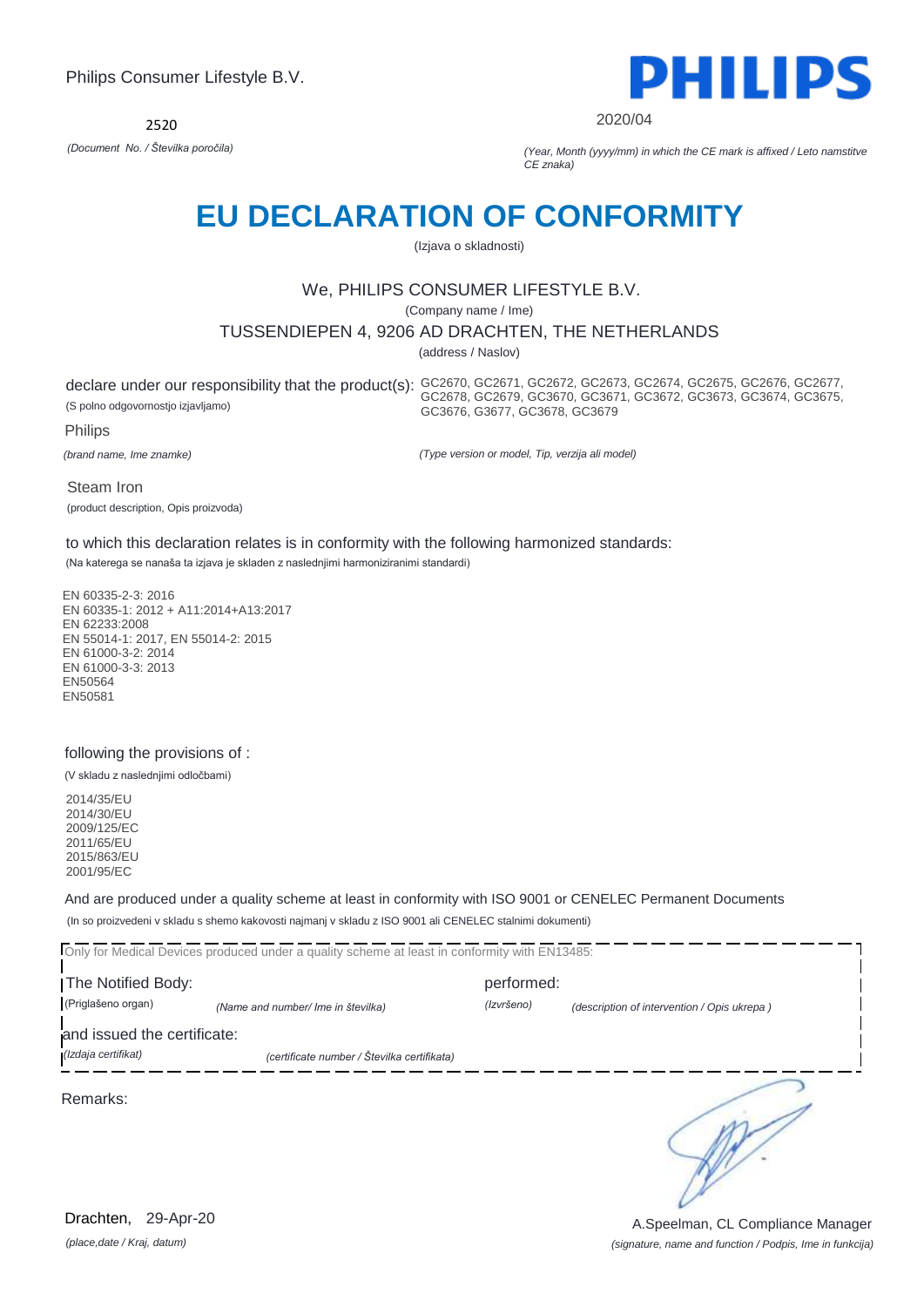

2020/04

GC2670, GC2671, GC2672, GC2673, GC2674, GC2675, GC2676, GC2677, GC2678, GC2679, GC3670, GC3671, GC3672, GC3673, GC3674, GC3675,

*(Document No. / Döküman Numarası) (Year, Month (yyyy/mm) in which the CE mark is affixed / CE İbaresinin eklendiği yıl (yyyy/aa))*

# **EU DECLARATION OF CONFORMITY**

(EU UYGUNLUK BEYANI)

### PHILIPS CONSUMER LIFESTYLE B.V.

(Company name / İmalatçının ismi)

#### TUSSENDIEPEN 4, 9206 AD DRACHTEN, THE NETHERLANDS

(address / İmalatçının adresi )

This declaration of conformity is issued under the sole responsibility of the manufacturer

(Bu uygunluk beyanı yalnızca imalatçının kendi sorumluluğu altında düzenlenir)

**Philips** 

*(brand name, İsim )*

Steam Iron

(product description, Ürün Açıklamas )

*(Type version or model, Tip veya model)*

GC3676, G3677, GC3678, GC3679

to which this declaration relates is in conformity with the following harmonized standards:

(aşağıda belirtilen ilgili standartların gerektirdiği uygunluğa sahip olduğunu beyan ederiz)

EN 60335-2-3: 2016 EN 60335-1: 2012 + A11:2014+A13:2017 EN 62233:2008 EN 55014-1: 2017, EN 55014-2: 2015 EN 61000-3-2: 2014 EN 61000-3-3: 2013 EN50564 EN50581

### following the provisions of :

(Yasal hükümler şu şekildedir:)

2014/35/EU 2014/30/EU 2009/125/EC 2011/65/EU 2015/863/EU 2001/95/EC

And are produced under a quality scheme at least in conformity with ISO 9001 or CENELEC Permanent Documents (En az ISO 9001 veya CENELEC Daimi Belgelerine uygun kalite şemasına binaen mevcut ürünlerdir)

Only for Medical Devices produced under a quality scheme at least in conformity with EN13485:

The Notified Body: performed: (Yetkili Kurul) *(Name and number/ Isin ve numara) (yerine getirmiştir) (description of intervention /müdahalenin tanımı )*  and issued the certificate:

*(sertifikayı düzenlemiştir) (certificate number / sertifika numarası)*

Remarks:

*(place,date / Yer ve tarih )* Drachten, 29-Apr-20

*(signature, name and function / İmza, isim ve görevi)* A.Speelman, CL Compliance Manager

∍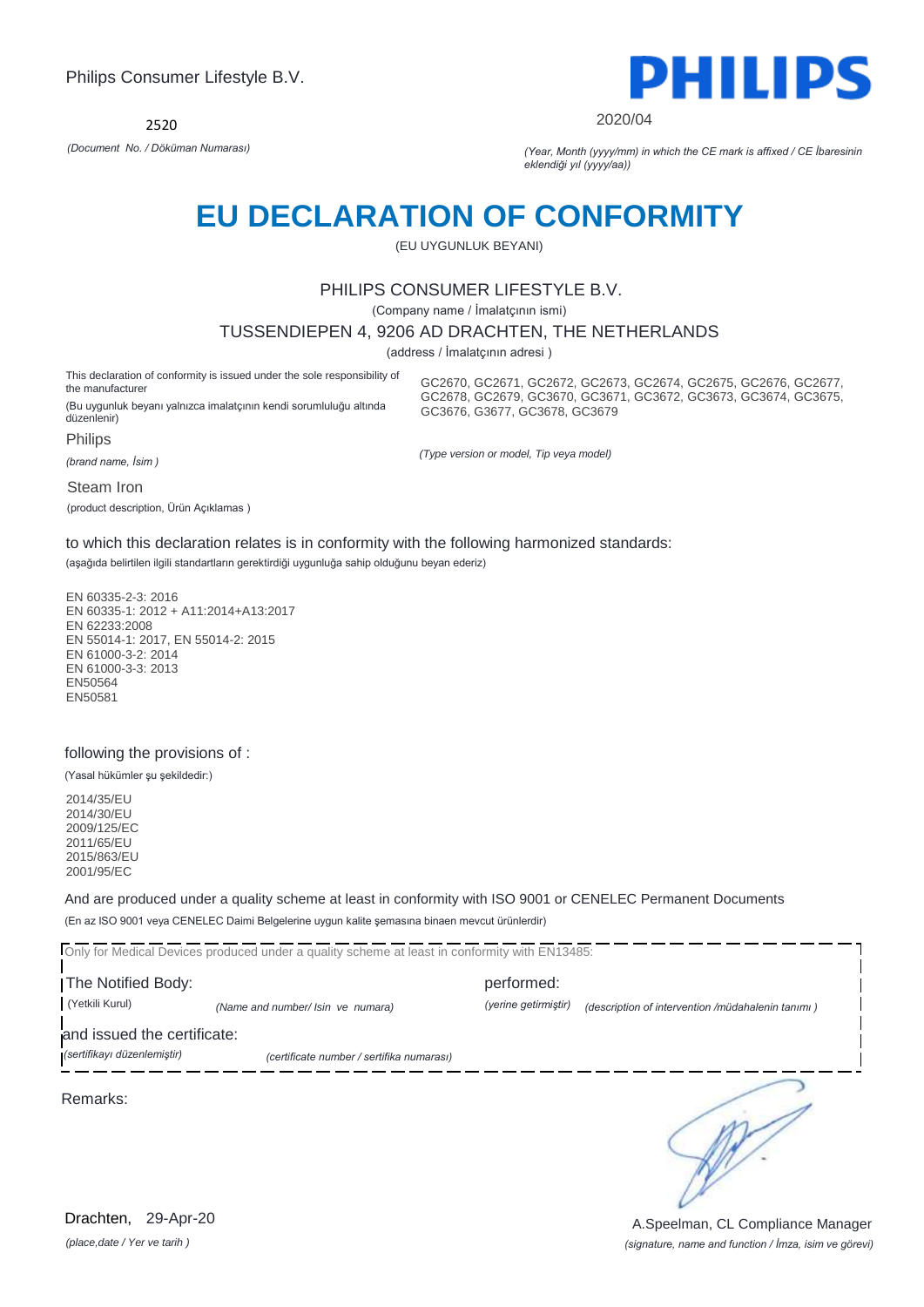2520



2020/04

*(Document No. / Broj izvještaja) (Year, Month (yyyy/mm) in which the CE mark is affixed / Godina ishođenja CE oznake)*

# **EU DECLARATION OF CONFORMITY**

(Izjava o sukladnosti)

## We, PHILIPS CONSUMER LIFESTYLE B.V.

(Company name / Ime)

### TUSSENDIEPEN 4, 9206 AD DRACHTEN, THE NETHERLANDS

(address / Adresa)

(Odgovorno izjavljujemo da je elektični uređaj(i))

declare under our responsibility that the product(s): GC2670, GC2671, GC2672, GC2673, GC2674, GC2675, GC2676, GC2677, GC2678, GC2679, GC3670, GC3671, GC3672, GC3673, GC3674, GC3675, GC3676, G3677, GC3678, GC3679

Philips

*(brand name, Naziv robne marke)*

*(Type version or model, Tipska oznaka ili model)*

Steam Iron (product description, opis proizvoda)

to which this declaration relates is in conformity with the following harmonized standards:

(Na koje se ova izjava odnosi zadovoljava sljedeće usklađene norme)

EN 60335-2-3: 2016 EN 60335-1: 2012 + A11:2014+A13:2017 EN 62233:2008 EN 55014-1: 2017, EN 55014-2: 2015 EN 61000-3-2: 2014 EN 61000-3-3: 2013 EN50564 EN50581

### following the provisions of :

(Slijedom odredbi:)

2014/35/EU 2014/30/EU 2009/125/EC 2011/65/EU 2015/863/EU 2001/95/EC

And are produced under a quality scheme at least in conformity with ISO 9001 or CENELEC Permanent Documents (najmanje u skladu sa normom ISO 9001 ili)

Only for Medical Devices produced under a quality scheme at least in conformity with EN13485: I The Notified Body: The Notified Body: (Nadležno tijelo) *(Name and number/ Ime i broj) (Izveden) (description of intervention / Opis intervencije)*  and issued the certificate: *(I izdana je potvrda) (certificate number / Broj potvrde)* ∍ Remarks:

*(place,date / Mjesto ,datum)* Drachten, 29-Apr-20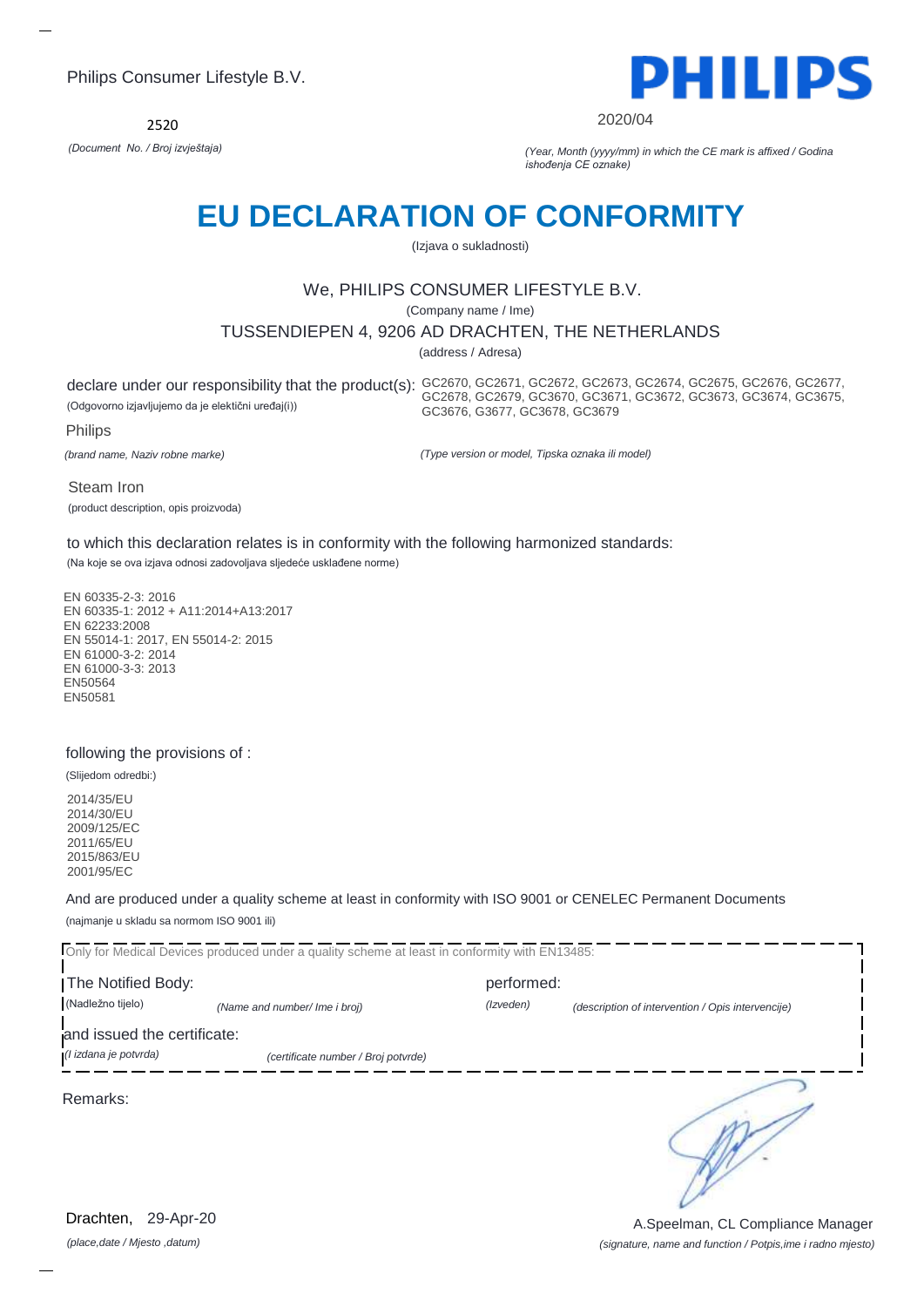2520



#### 2020/04

*(Document No. / Αρ. έκθεσης) (Year, Month (yyyy/mm) in which the CE mark is affixed / Έτος επικόλλησης του σήματος συμμόρφωσης CE)*

# **EU DECLARATION OF CONFORMITY**

(ΔΗΛΩΣΗ ΣΥΜΜΟΡΦΩΣΗΣ CE)

### We, PHILIPS CONSUMER LIFESTYLE B.V.

(Company name / Επωνυμία)

TUSSENDIEPEN 4, 9206 AD DRACHTEN, THE NETHERLANDS

(address / Διεύθυνση)

declare under our responsibility that the product(s): GC2670, GC2671, GC2672, GC2673, GC2674, GC2675, GC2676, GC2677, (Δηλώνουμε υπεύθυνα ότι το ηλεκτρολογικό προϊόν/ προϊόντα)

GC2678, GC2679, GC3670, GC3671, GC3672, GC3673, GC3674, GC3675, GC3676, G3677, GC3678, GC3679

Philips

*(brand name, ονομασία μάρκας)*

*(Type version or model, Τύπος έκδοσης ή μοντέλο)*

Steam Iron

(product description, περιγραφή προϊόντος)

### to which this declaration relates is in conformity with the following harmonized standards:

(στο οποίο/ στα οποία αφορά η παρούσα δήλωση συμμορφούται/ συμμορφούνται με τα εξής εναρμονισμένα πρότυπα)

EN 60335-2-3: 2016 EN 60335-1: 2012 + A11:2014+A13:2017 EN 62233:2008 EN 55014-1: 2017, EN 55014-2: 2015 EN 61000-3-2: 2014 EN 61000-3-3: 2013 EN50564 EN50581

### following the provisions of :

(Σύμφωνα με τις διατάξεις των οδηγιών)

2014/35/EU 2014/30/EU 2009/125/EC 2011/65/EU 2015/863/EU 2001/95/EC

And are produced under a quality scheme at least in conformity with ISO 9001 or CENELEC Permanent Documents

(Και παράγεται/ παράγονται σύμφωνα με ένα ποιοτικό πρόγραμμα που συμμορφούται, κατ'ελάχιστον, με το πρότυπο ISO 9001 ή με τα Μόνιμα Έγγραφα Τεκμηρίωσης της  $CENELEC)$ - - -Only for Medical Devices produced under a quality scheme at least in conformity with EN13485: ...

|                                | TONLY for Medical Devices produced under a quality scheme at least in conformity with ENT3485. |             |                                                      |
|--------------------------------|------------------------------------------------------------------------------------------------|-------------|------------------------------------------------------|
| The Notified Body:             |                                                                                                | performed:  |                                                      |
| (Ο ειδοποιηθείς οργανισμός)    | (Name and number/ Ονομασία και αριθμός)                                                        | (διεξήγαγε) | (description of intervention / περιγραφή παρέμβασης) |
| and issued the certificate:    |                                                                                                |             |                                                      |
| (Και εξέδωσε το πιστοποιητικό) | (certificate number / αριθμός πιστοποιητικού)                                                  |             |                                                      |
| Remarks:                       |                                                                                                |             |                                                      |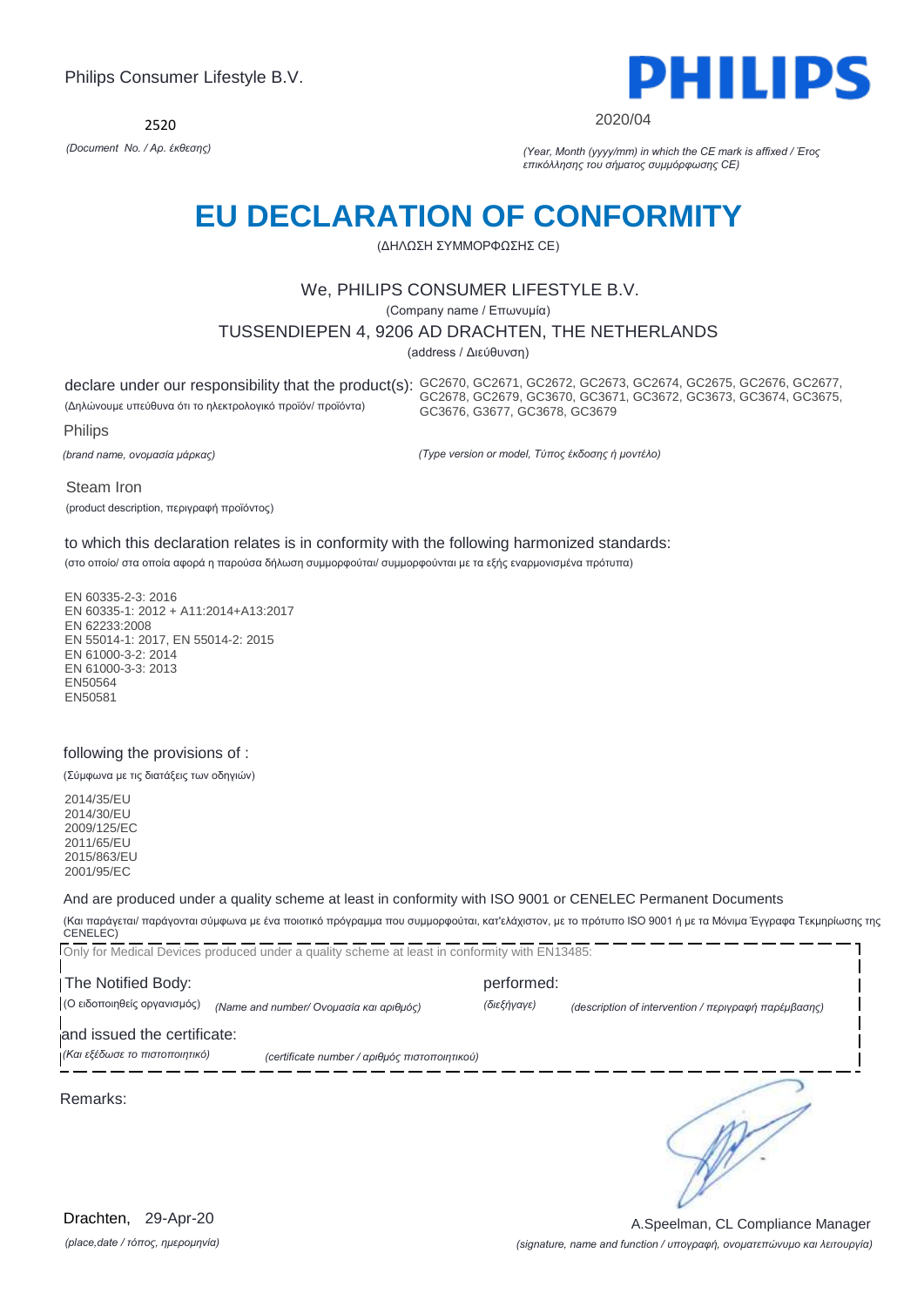2520



#### 2020/04

*(Document No. / Документ №) (Year, Month (yyyy/mm) in which the CE mark is affixed / Година на поставяне на CE маркировката)*

# **EU DECLARATION OF CONFORMITY**

(CE Декларация за съответствие)

### We, PHILIPS CONSUMER LIFESTYLE B.V.

(Company name / Име )

TUSSENDIEPEN 4, 9206 AD DRACHTEN, THE NETHERLANDS

(address / адрес)

declare under our responsibility that the product(s): GC2670, GC2671, GC2672, GC2673, GC2674, GC2675, GC2676, GC2677, (Декларираме на наша отговорност, че електрическият(те) уред(и):) GC2678, GC2679, GC3670, GC3671, GC3672, GC3673, GC3674, GC3675, GC3676, G3677, GC3678, GC3679

Philips

*(Brand name, търговска марка)*

*(Type version or model, Серия или модел)*

Steam Iron

(product description, описание на продукта(ите))

### to which this declaration relates is in conformity with the following harmonized standards:

(Към който(които) се отнася тази декларация е(са) в съответствие със следните установени стандарти)

EN 60335-2-3: 2016 EN 60335-1: 2012 + A11:2014+A13:2017 EN 62233:2008 EN 55014-1: 2017, EN 55014-2: 2015 EN 61000-3-2: 2014 EN 61000-3-3: 2013 EN50564 EN50581

### following the provisions of :

(В съответствие с директиви:)

2014/35/EU 2014/30/EU 2009/125/EC 2011/65/EU 2015/863/EU 2001/95/EC

And are produced under a quality scheme at least in conformity with ISO 9001 or CENELEC Permanent Documents (и са произведени под система за качествен контрол най-малко в съответствие с ISO 9001 или)

|                             | Only for Medical Devices produced under a quality scheme at least in conformity with EN13485: |            |                                                        |
|-----------------------------|-----------------------------------------------------------------------------------------------|------------|--------------------------------------------------------|
| The Notified Body:          |                                                                                               | performed: |                                                        |
| (Известяващата институция)  | (Name and number/ Име и номер)                                                                | (извърши)  | (description of intervention / описание на проверката) |
| and issued the certificate: |                                                                                               |            |                                                        |
| (И издаде сертификат)       | (certificate number / номер на сертификата)                                                   |            |                                                        |
| Remarks:                    |                                                                                               |            |                                                        |

*(place,date / място, дата)* Drachten, 29-Apr-20